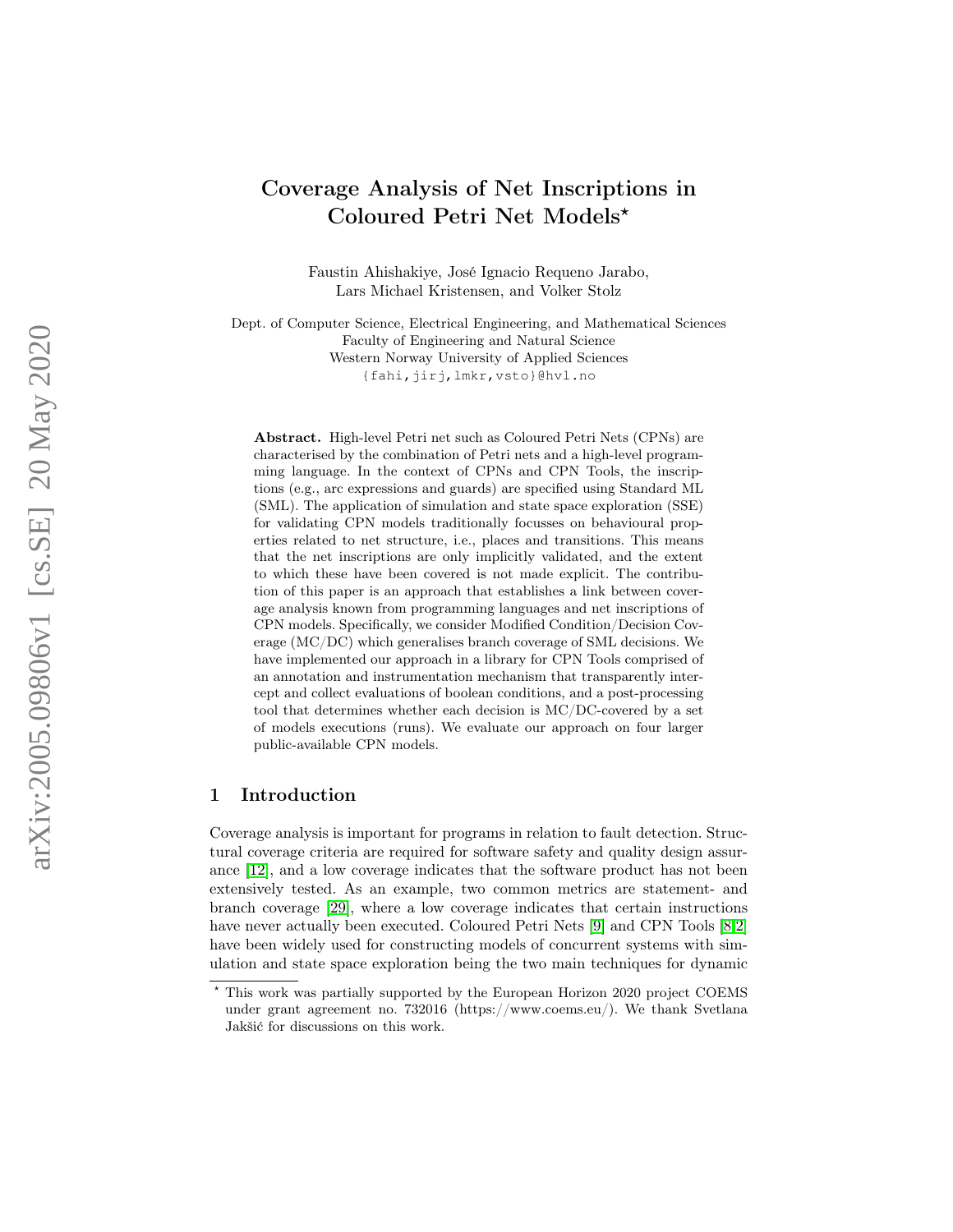analysis. CPN model analysis is generally concerned with behavioural properties related to boundedness, reachability, liveness, and fairness properties. This means that the main focus is on structural elements such as places, tokens, markings (states), transitions and transition bindings. Arc expressions and guards are only implicitly considered via the evaluation of these net inscriptions taking place as part of the computation of transition enabling and occurrence during model execution. This means that design errors in net inscriptions may not be detected as we do not obtain explicit information on for instance whether both branches of an if-then-else expression on an arc have been covered.

We argue that from a software engineering perspective, it is important to be explicitly concerned with quantitative and qualitative analysis of the extent to which net inscriptions have been covered. Our hypothesis is that the coverage criteria used for traditional source code can also be applied to the net inscriptions of CPN models. Specifically, we consider the modified condition decision coverage (MC/DC) criterion. MC/DC is a well-established coverage criteria for safety-critical systems, and is required by certification standards, such as the DO-178C [\[17\]](#page-19-1) in the domain of avionic software systems. In the context of MC/DC, a decision is a boolean expression composed of sub-expressions and boolean connectives (such as logical "and"). A *condition* is an atomic (boolean) expression. According to the definition of  $MC/DC$  [\[11,](#page-18-4)[18\]](#page-19-2), each condition in a decision has to show an independent effect on that decision's outcome by: (1) varying just that condition while holding fixed all other possible conditions; or (2) varying just that condition while holding fixed all other possible conditions that could affect the outcome. MC/DC is a coverage criterion at the condition level and is recommended due to its advantages of being sensitive to code structure, requiring few test cases  $(n + 1$  for n conditions), and it is the only criterion that considers the independence effect of each condition.

Coverage analysis for software is usually provided through dedicated instrumentation of the software under test, either by the compiler, or additional tooling, such as binary instrumentation. Transferring this to a CPN model under test, our aim is to combine the execution of a CPN model (by simulation or state space exploration) with coverage analysis of SML guard and arc expressions. In our setting, there is no coverage analysis of the SML expressions integrated into a CPN model. This means that to record coverage data for a CPN model under test, it is necessary to instrument the boolean expressions such that the truthvalues of individual conditions are logged in addition to the overall outcome of the decision. Our approach to instrumentation makes use of side-effects by outputting intermediate results of conditions and decisions, which we then process to obtain the coverage verdict. No modifications to the net structure of the CPN model are necessary. Furthermore, we have decoupled the analysis of the coverage data from the model execution so that it does not delay the simulation and state space exploration, and it could even run in parallel.

The rest of this paper is organised as follows. In Section [2,](#page-2-0) we introduce the MC/DC coverage criterion in more detail. In Section [3,](#page-5-0) we present our approach to deriving coverage data and show how to instrument guard and arc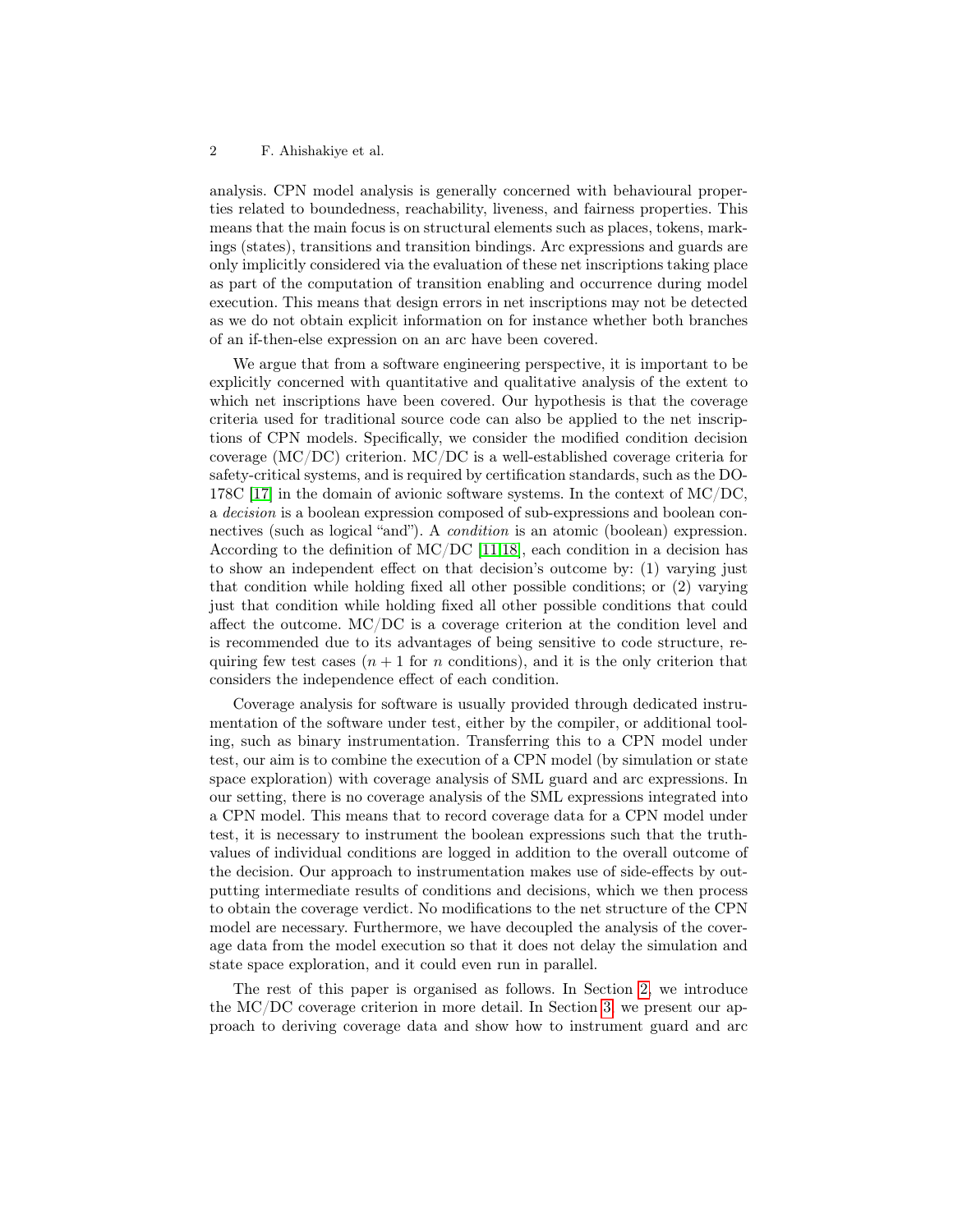expressions to collect the required coverage data. In Section [4](#page-9-0) we consider the post-processing of coverage data. We demonstrate the application of our library for coverage analysis on public available 3rd-party CPN models in Section [5.](#page-12-0) In this section, we also evaluate our approach with respect to the currently manual effort for instrumentation, overhead in execution, and discuss our findings. Section [6](#page-15-0) discusses related work, and we present our conclusions including directions for future work in Section [7.](#page-16-0) Our coverage analysis library, the example models, the Python code to produce reports and graphs, and documentation is available at <https://github.com/selabhvl/cpnmcdctesting>.

# <span id="page-2-0"></span>2 Coverage Analysis and MC/DC

There are two main measures of test coverage: requirements coverage and structure coverage [\[12\]](#page-18-0). Requirements coverage considers how well requirement- and specification-based test cases verified the implementation, and establishes a relationship between requirements and test cases. Structural coverage determines how much of the program/code structure was executed by the requirementsbased test cases, and establishes traceability between the code structure and the test cases. Normally, requirements coverage analysis precedes structural coverage analysis. However, requirements may not have a complete specification of all behaviours present in the executable code. In addition, requirements may not be specified at a sufficient level of granularity to assure full testing of all functional behaviour of the code. Hence, requirements-based testing alone cannot confirm that the code does not include bugs.

When considering CPN models under test, we do not generally know the requirements underlying the construction of the model. Furthermore, we cannot assume the explicit presence of test cases as they will only be given implicitly via the behaviour of the model and its initial marking (state). In the terminology of coverage analysis of code, we will therefore be concerned with structural (code) coverage analysis of guard- and arc expressions. For these expressions, the test cases will arise as the transition bindings (occurrence modes) in which these expressions happens to be evaluated during a simulation or a state space exploration of the model.

A guard expression is a list of Boolean expressions all of which are required to evaluate to true in a given transition binding for the transition to be enabled. We refer to such Boolean expressions as *decisions*. Similarly, an if-then-else expression on an arc will have a decision determining whether the then- or the else-branch will be taken. Decision are in turn constructed from conditions and Boolean operators according to the definitions below.

Definition 1 (Condition). A condition is a Boolean expression containing no Boolean operators except for the unary operator NOT.

Definition 2 (Decision). A decision is a Boolean expression composed of conditions and zero or more Boolean operators. It is denoted by  $D(c_1, c_2, c_i, \dots, c_n)$ , where  $c_i$ ,  $1 \leq i \leq n$  are Boolean conditions.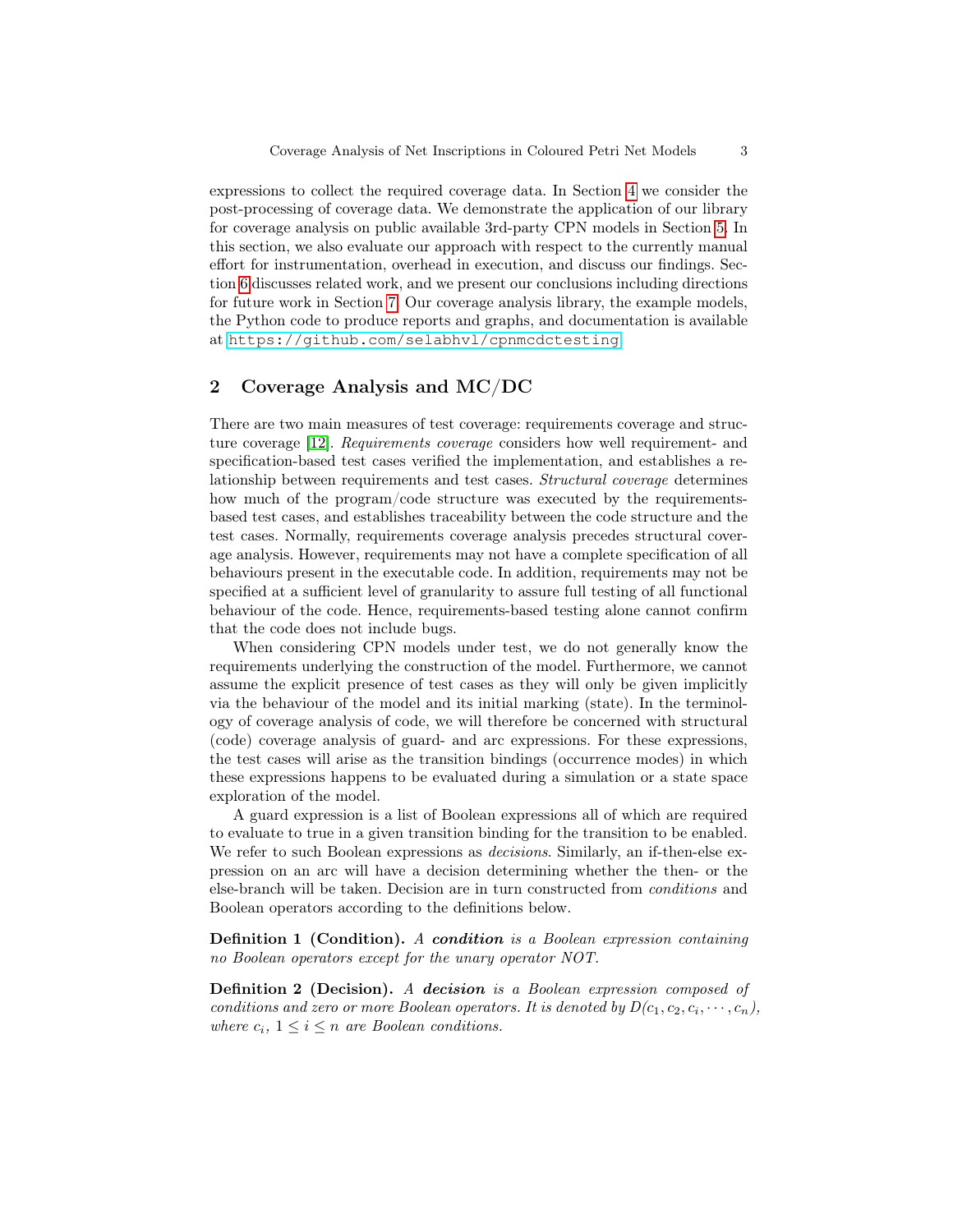As an example, we may have a guard (or an arc expression) containing a decision of the form  $D = (a \wedge b) \vee c$ , where a, b, and c are conditions. These conditions may in turn refer to the values bound to the variables of the transition.

The evaluation of a decision requires a test case assigning a value to the conditions of the decision according to the following definition.

**Definition 3** (Test case). Given a decision  $D$ , a test case is a truth vector (also called a test-evaluation)  $TC = (e_1, e_2, e_3, \dots, e_n)$  where  $e_i \in \{0, 1, ?\}$  is the value assignment to condition  $c_i$  of  $D$ , with ? meaning that a condition was not evaluated due to short-circuiting (see below). A test suite for a decision is a set of test cases  $\{TC_1, TC_2, \cdots, TC_k\}.$ 

Different software levels (A-D) require different structure coverage criteria, statement coverage for software levels A-C, branch/decision coverage for soft-ware levels A-B, and MC/DC for software level A [\[29\]](#page-19-0). Statement coverage is considered inadequate because it is insensitive to some control structures. That is, if there is no test case that causes a conditional statement to evaluate false, statement coverage rates the code fully covered, but the code may fail, if a condition ever evaluates false [\[4\]](#page-18-5). In addition, it does not report whether loops reach their termination condition, only whether the loop body was executed. Both statement- and branch coverage are completely insensitive to the logical operators (∨ and ∧). In [\[12\]](#page-18-0), coverage criteria taking logical expressions into consideration have been defined and proposed. These are condition coverage (CC), where each condition in a decision takes on each possible outcome at least once true and at least once false during testing; decision coverage (DC) requiring only each decision to be evaluated once true and once false; and multiple condition coverage (MCC) which is an exhaustive testing of all possible input combinations of conditions to a decision. CC and DC are considered inadequate due to ignorance of the independence effect of conditions on the decision outcome. MCC requires  $2^n$  tests for a decision with n inputs. This results in exponential growth in the number of test cases, and is therefore time-consuming and impractical for many test cases.

DC has also the disadvantage that it ignores branches within Boolean expressions which occur due to short-circuit operators. Short-circuit means that the right operand of the and-operator  $(\&\&/\wedge)$  is not evaluated if the left operand is false, and the right operand of the *or*-operator ( $||/\vee$ ) is not evaluated if the left operand is true. Consider an example in Listing [1.1,](#page-3-0) the decision is evaluated to true when condition1 and condition2 are true whereas function1 is short-circuited in that case. When condition1 is false, the decision is evaluated to false, condition2 is not evaluated and there is no call to function1.

Listing 1.1: Illustration of short-circuit evaluation

```
if (condition1 && (condition2 || function1()))
   statement1;
else
   statement2;
```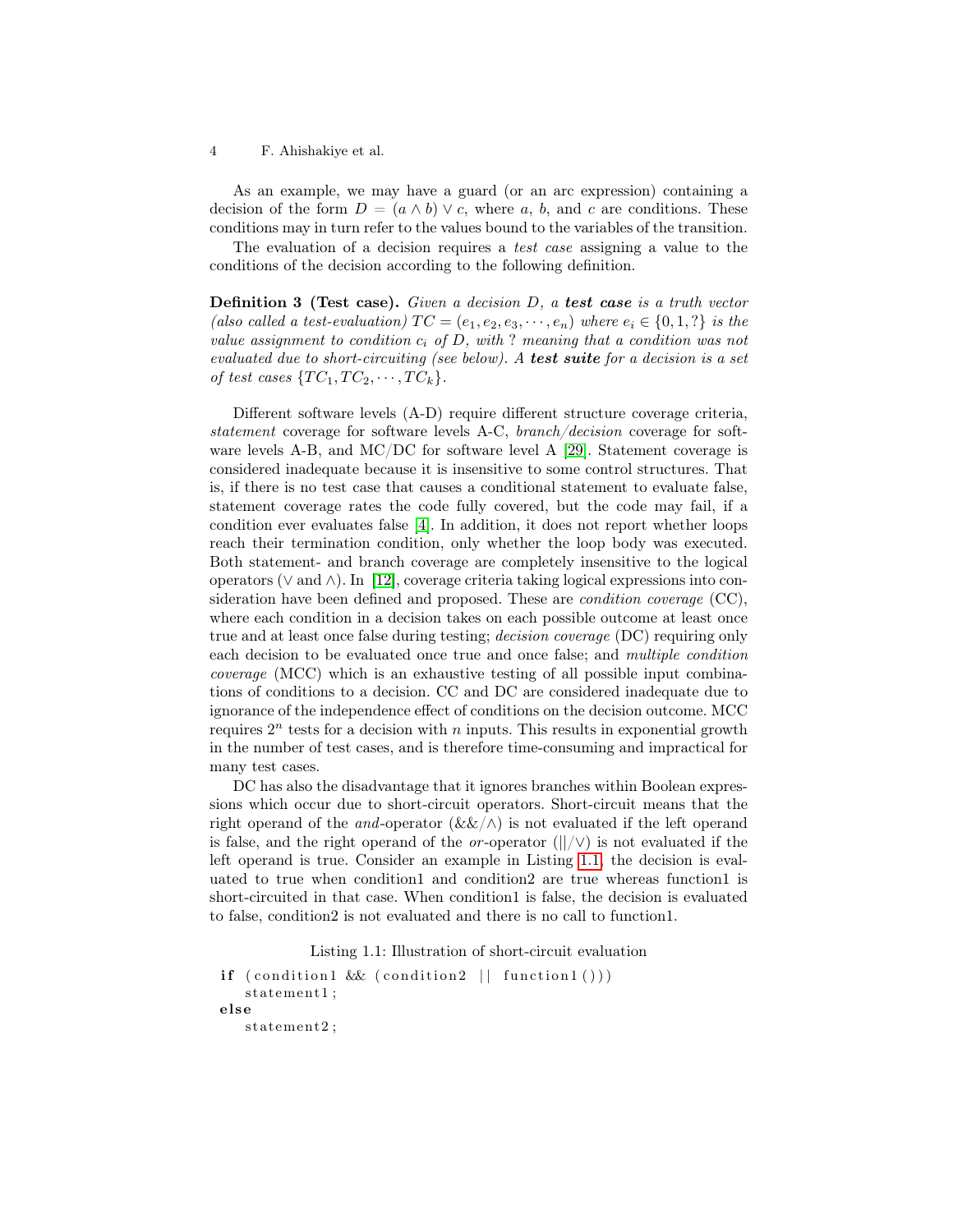To address the limitations of the structure coverage criteria discussed above, modified condition/decision coverage  $(MC/DC)$  is considered. In safety critical systems such as in the avionics industry, software certification requires a vendor to demonstrate that the test-suite provides MC/DC coverage of the source code. The MC/DC coverage criterion has been chosen as the coverage criterion for the highest safety level software because it is sensitive to the complexity of the decision structure [\[11\]](#page-18-4). Compared to even stronger criteria like multiple condition coverage (MCC), that requires every possible combination of all conditions, MC/DC may be satisfied with only  $n + 1$  test cases for a decision with n conditions [\[12,](#page-18-0)[10\]](#page-18-6). In addition, MC/DC coverage criterion is suggested as a good candidate for model-based development (MBD) using tools such as Simulink and SCADE [\[6\]](#page-18-7). Therefore, our model coverage analysis is based on MC/DC as a coverage criterion subsuming the other coverage criteria. The following MC/DC coverage definition is based on DO-178C [\[18\]](#page-19-2):

Definition 4 (Modified condition/decision coverage). A program is MC/DC covered and satisfies the MD/DC criterion if the following holds:

- every point of entry and exit in the program has been invoked at least once,
- every condition in a decision in the program has taken all possible outcomes at least once,
- every decision in the program has taken all possible outcomes at least once,
- each condition in a decision has shown to independently affect that decision's outcome by: (1) varying just that condition while holding fixed all other possible conditions, or (2) varying just that condition while holding fixed all other possible conditions that could affect the outcome.

To demonstrate MC/DC, a structural coverage analysis tool should monitor statements, entry and exit points, decision and branching statements, and Boolean conditions [\[12\]](#page-18-0). However, the first item in the definition of MC/DC, is traditionally added to all control-flow criteria and is not directly connected with the main point of MC/DC [\[24\]](#page-19-3). The most challenging and most discussed part is showing the independent effect. Therefore in our analysis, we are interesting in evaluation of expressions by checking the independence effect of each condition.

Example 1. Consider the decision  $D = (a \wedge b) \vee c$ . The truth table representing all eight possible test cases (combinations) for MCC is given in Table [1a.](#page-5-1) In the table, the MC/DC column lists conditions (here  $a,b$ , and c) together with a pair of test cases that demonstrate the independence effect of the particular condition. For an example, the MC/DC pair  $c(1, 2)$  specifies that from test case 1 and 2 we can observe that changing the truth value of  $c$  while keeping the values of  $a$ and b, we can affect the outcome of the decision. Comparing MCC to  $MC/DC$ in terms of the number of test cases, there are seven possible MC/DC test cases (test cases 1 through 7) that are part of an MC/DC pair, where condition  $c$  is represented by 3 pairs of test cases showing the independence effect of condition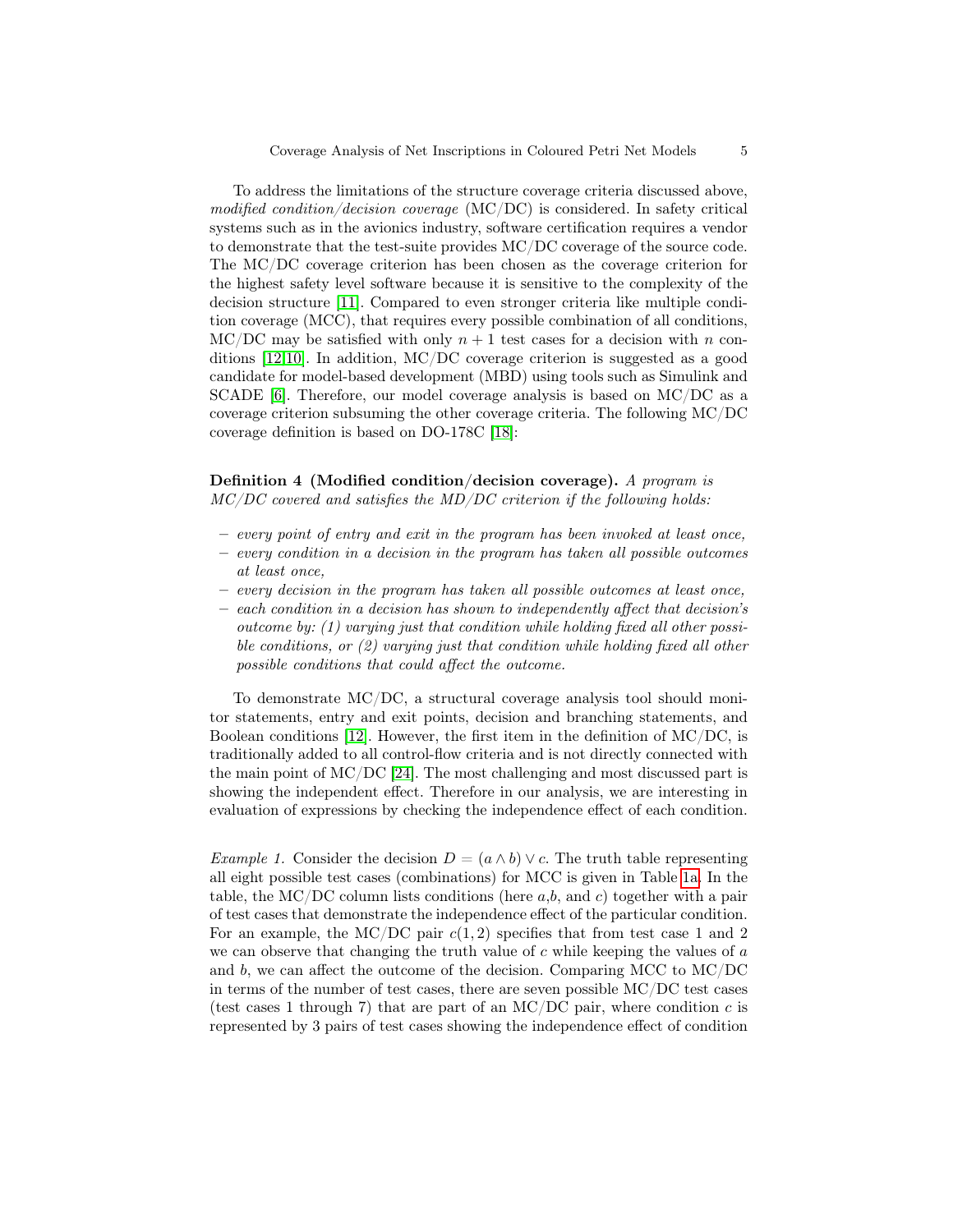<sup>6</sup> F. Ahishakiye et al.

<span id="page-5-2"></span>

|                    |  |          |  |                  | $TC a b c D MC/DC$ pairs |                        |    |   |   |   |                  |                              |  |
|--------------------|--|----------|--|------------------|--------------------------|------------------------|----|---|---|---|------------------|------------------------------|--|
|                    |  | $\theta$ |  | $\left( \right)$ |                          |                        |    |   |   |   |                  |                              |  |
| $\overline{2}$     |  | 0        |  |                  | c(1,2)                   |                        | TС |   |   |   |                  | $\sqrt{a b c D MC/DC}$ pairs |  |
| 3                  |  |          |  | $\left($         |                          |                        |    | 0 | ? |   | $\left( \right)$ |                              |  |
| 4                  |  |          |  | 1                | c(3,4)                   |                        | 2  | 1 |   | ? |                  | a(1,2)                       |  |
| 5                  |  |          |  | $\left( \right)$ |                          |                        | 3  |   |   |   | $\mathbf{0}$     | b(2,3                        |  |
| 6                  |  | $\theta$ |  | 1                | c(5,6)                   |                        | 4  |   | റ |   |                  | c(1,4)                       |  |
| 7                  |  | 1        |  | 1                | a(3,7), b(5,7)           | (b) $MC/DC$ test cases |    |   |   |   |                  |                              |  |
| 8                  |  |          |  | 1                |                          |                        |    |   |   |   |                  |                              |  |
| (a) MCC test cases |  |          |  |                  |                          |                        |    |   |   |   |                  |                              |  |

Table 1: MCC and MC/DC test cases for decision  $D = (a \wedge b) \vee c$ 

 $c$ , and one pair of test cases for conditions  $a$  and  $b$ . However, all seven test cases provided in Table [1a](#page-5-1) are not necessary to ensure MC/DC coverage. Only four test cases  $(1,2,3, \text{ and } 4)$ , i.e.,  $n+1$  test cases for a decision with three conditions are required to achieve MC/DC coverage as shown in Table [1b.](#page-5-2)

By showing the independent effect of each condition, MC/DC demonstrates that each condition of the decision has a defined purpose. The most challenging and most discussed part in the definition of MC/DC is showing this independent effect: item (2) in the definition has been introduced in the DO-178C to clarify that so-called *Masked MC/DC* is allowed [\[3](#page-18-8)[,17\]](#page-19-1). Masked MC/DC means that it is sufficient to show the independent effect of a condition by holding fixed only those conditions that could actually influence the outcome. This is important for programming languages that use short-circuit evaluation, because certain executions of decisions are not distinguishable, if the outcome of the decision is determined before every condition has been evaluated.

# <span id="page-5-0"></span>3 Instrumentation of CPN models

In this section, we describe our instrumentation approach on an example CPN model, and highlight the salient features of our coverage analysis library. Our overall goal is that through simulation or state space exploration, we (partially) fill a truth-table for each decision in the net inscriptions of the CPN model. Then, for each of these tables, and hence the decisions they are attached to, we determine whether the model executions that we have seen so far satisfy the MC/DC coverage criteria. If MC/DC is not satisfied, either further simulations are necessary, or if the state space is exhausted, developers need to consider the reason for this short-coming, which may be related to insufficient exploration as per a limited set of initial markings considered, or a conceptual problem in that certain conditions indeed cannot contribute to the overall outcome of the decision.

<span id="page-5-1"></span>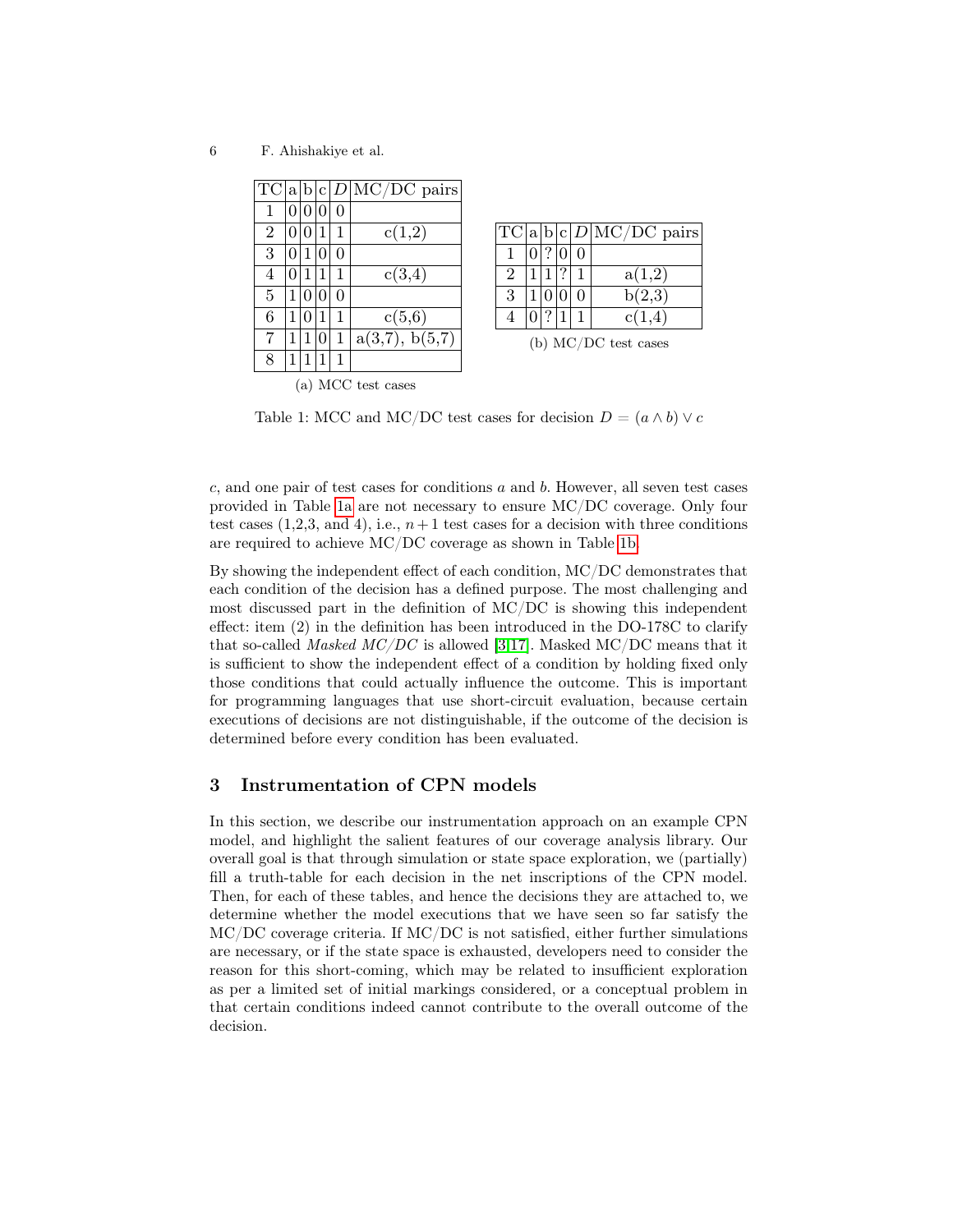#### 3.1 MC/DC coverage for CPN models

MC/DC coverage (or any other type of coverage) is commonly used with executable programs: which decisions and conditions were evaluated by the test cases, and with which result. Specifically, these are decisions from to the source code of the system (application) under test. Of course, a compiler may introduce additional conditionals into the code during code generation, but these are not of concern.

CPN Tools already reports a primitive type of coverage as part of simulation (the transition and transition bindings that have been executed) and the state space exploration (transitions that have never occurred). These can be interpreted as variants of state- and branch coverage.

Hence, we first need to address what we want MC/DC coverage to mean in the context of CPN models. If we first consider guard expressions on transitions, then we have two interesting questions related to coverage: if there is a guard, we know from the state space (or simulation) report whether the transition has occurred, and hence whether the guard expression has evaluated to true. However, we do not know if during the calculation of enabling by CPN Tools it ever has been false. If the guard had never evaluated to false, this may indicate a problem in the model or the requirements it came from, since apparently that guard was not actually necessary. Furthermore, if a decision in a guard is a complex expression, then as per  $MC/DC$ , we would like to see evidence that each condition contributed to the outcome. Neither case can be deduced from the state space exploration or via the CTL model checker of CPN Tools as the executions only contain transition bindings that have occurred, and hence cases where the guard has evaluated to true.

#### 3.2 Instrumentation of Net Inscriptions

In the following, we describe how we instrument the guards on transitions such that coverage data can be obtained. Arc expressions are handled analogously. Guards in a CPN model are written following the general form of a commaseparated list of boolean expressions (decisions):

$$
[bExp_0, \ldots, bExp_n]
$$

A special case is the expression

 $var = exp$ 

which may have two effects: if the variable var is bound already via a pattern in another expression (arc or guard) of the transition, then this is indeed a boolean equality test (decision). If, however, var is not bound via other expressions, then this essentially assigns the value of exp to the variable var and does not contribute to any guarding effect.

We consider general boolean expressions which may make use of the full feature set of the SML language for expressions, most importantly boolean binary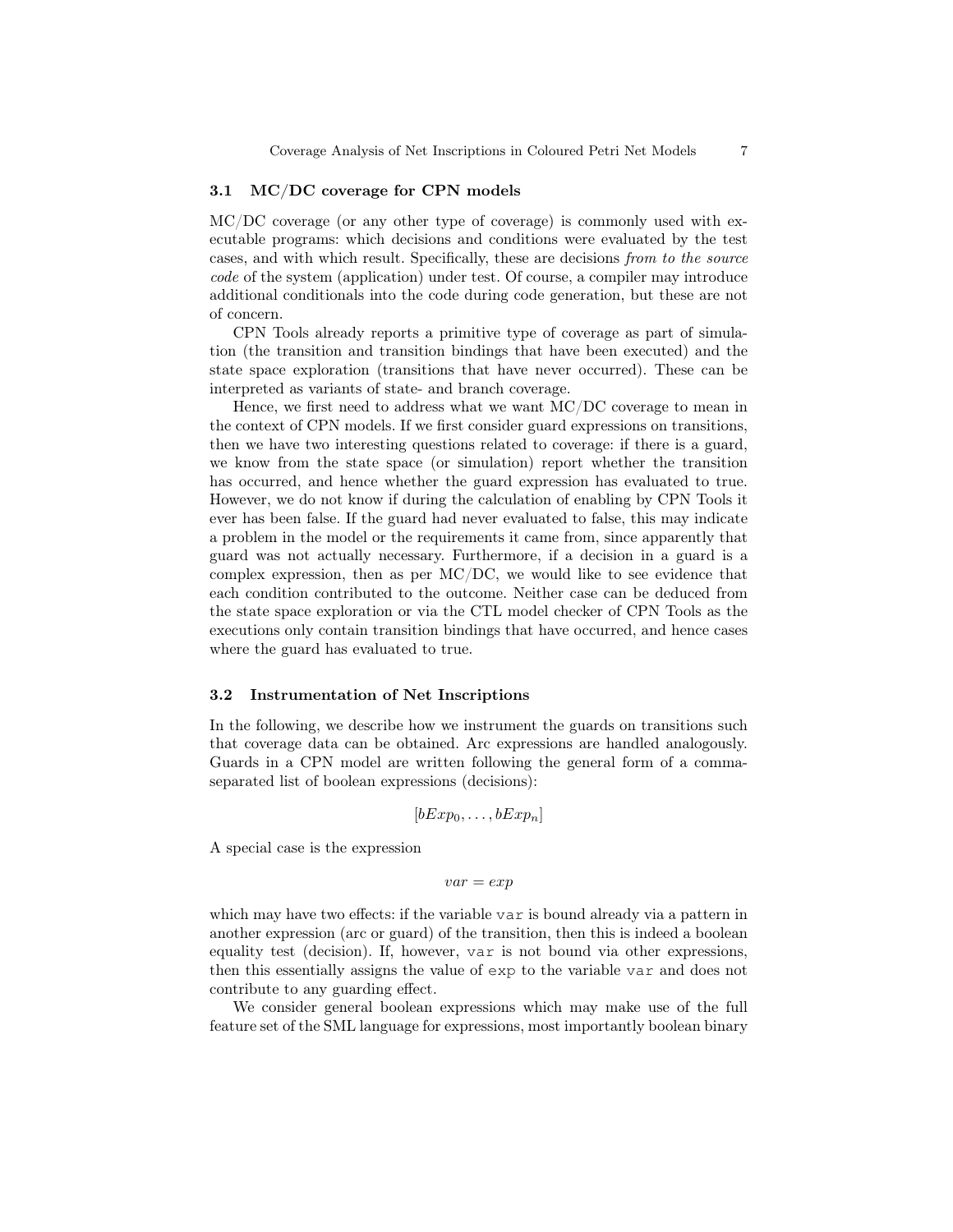operations, negation, conditional expressions with if-then-else and function calls. Simplified, we handle:

$$
\langle bExp \rangle ::= \text{not} \langle bExp \rangle | \langle var \rangle | f \langle exp \rangle_0 ... \langle exp \rangle_n
$$
  
 
$$
| \langle bExp \rangle \text{ and also } \langle bExp \rangle | \langle bExp \rangle \text{ or else } \langle bExp \rangle
$$
  
 
$$
| \text{ if } \langle bExp \rangle \text{ then } \langle bExp \rangle \text{ else } \langle bExp \rangle
$$
  
 
$$
| \text{ let } ... \text{ in } \langle bExp \rangle \text{ end}
$$

Function symbols f cover user-defined functions as well as (built-in) relational operators such as  $\lt$ , =; we do not detail the overall nature of arbitrary expressions, but refer the reader to [\[23\]](#page-19-4) for a comprehensive discussion.

State space exploration or simulation of the CPN model is not in itself sufficient to determine the outcome of the overall expression and its subexpressions: guards are not explicitly represented, and we only have the event of taking the transition in the state space, but no value of the guard expressions. Hence, we need to rely on side-effects during model execution to record the intermediate results. Our key idea is to transform every subexpression and the overall decision into a form which will use SML's file input/output to emit a log-entry that we can later collect and analyse. Alternatively, we could have implemented MC/DC coverage analysis in SML, but we chose to reuse an analysis in Python that is more accessible to other potential users.

For the necessary instrumentation which can be viewed as a transformation of guard and arc expressions, we essentially create an interpreter for boolean expressions: when guards are checked (in a deterministic order due to SML's semantics from left to right), we traverse a term representation of the boolean expression and output the intermediate results. Correspondingly, we design a data type (see Listing [1.2\)](#page-7-0) that can capture the above constructs, and define an evaluation function (see Listing [1.3\)](#page-7-1) on it. As we later need to pinpoint where in a model a problem with coverage occurred, for overall expressions EXPR and atomic proposition AP we additionally introduce a component of type string that allows this identification.

<span id="page-7-1"></span><span id="page-7-0"></span>

The evaluation function eval collects the result of intermediate evaluations in a list data structure, and the EXPR function (implementation not shown) turns this result into a single boolean value that is used in the guard, and as a side-effect outputs the truth outcome for individual conditions.

As an example, if we consider a guard: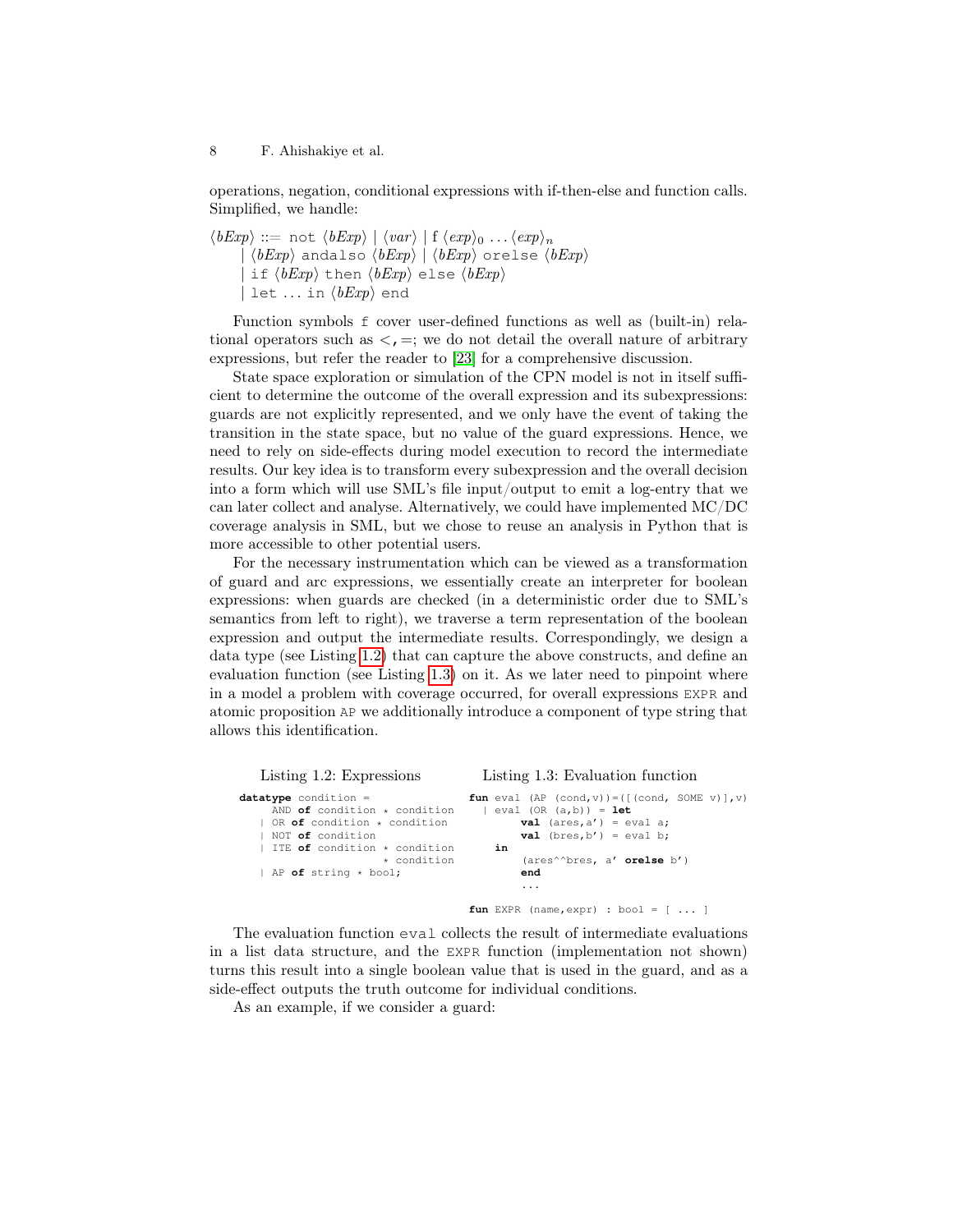Coverage Analysis of Net Inscriptions in Coloured Petri Net Models 9

```
a > 0 andalso (b orelse (c = 42))
```
then we can transform this guard in a straight forward manner into

EXPR("Gid", AND(AP("1", a>0), OR(AP("2",b), AP("3", c=42))))

It is important to notice that this does not give us the (symbolic) boolean expressions, as we still leave it to the standard SML semantics to evaluate the  $a>0$ , while abstractly we refer to the AP as a condition named "1". In the following we also elide expression- and proposition names for clarity in the text when not needed.

Figure [1](#page-8-0) shows a module from one of our example models [\[19\]](#page-19-5) before and after instrumentation. The guard expressions for the transitions named Send CONNECT and Receive CONNACK have been instrumented. As the EXPR function contains input/output statements, we now as a side-effect observe intermediate results of conditions every time a guard is evaluated during execution of the CPN model. Note that the CONNECT module is one of several modules of the MQTT protocol model, and the arc and guard expressions in the other modules were transformed in a similar manner. Even though we have done the instrumentation by hand, it could be automated based on the .cpn XML file of CPN Tools in combination with an SML parser.

<span id="page-8-0"></span>

Fig. 1: MQTT [\[19\]](#page-19-5): guards before and after instrumentation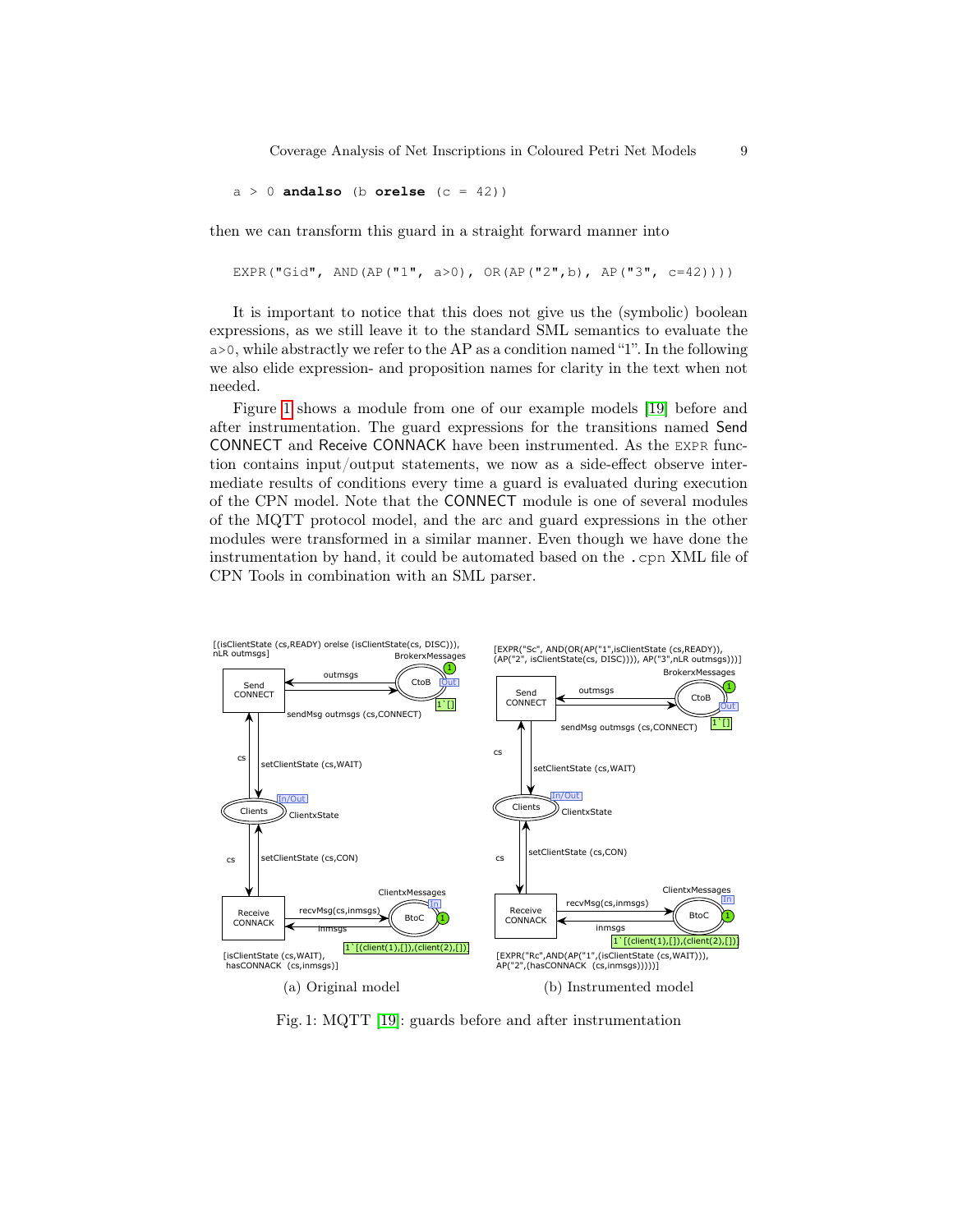#### 3.3 Emitting Coverage Data

We can likewise apply the transformation to boolean expression in arc expressions:

any boolean expression is transformed into an  $EXPR$ (...(AP  $bExp$ )...), resulting for example in the transformation of

## **if** bexp1 **orelse** bexp2 **then** e1 **else** e2

into

**if** EXPR(OR(AP bexp1, AP bexp2)) **then** e1 **else** e2.

Figure [2](#page-9-1) illustrates such a transformed arc expressions for a module of the Paxos protocol which we also use in our evaluation.

<span id="page-9-1"></span>

Fig. 2: Paxos [\[26\]](#page-19-6): Arc expression before (left) and after instrumentation (right)

Although the observation of conditions would also happen when e.g. using simulation, we rather envisage that this feature is used with state space exploration whenever applicable which in general will evaluate every guard multiple times with varying bindings. The execution of the CPN model is triggered through the standard user interface of CPN Tools.

In the scenarios anticipated here in this paper, we assume any subexpressions are total and do not crash when evaluated, which would abort the model execution and lead to partial results (up to the crash). In contrast to SML's **orelse**, this also means e.g. for the OR-construct that we always evaluate both arguments, even though CPN Tools would make use of short-circuit evaluation. We see the advantage in computing as many outcomes as possible instead of leaving gaps in the truth-tables, as this will give us more precise information to work with when checking the MC/DC criteria.

# <span id="page-9-0"></span>4 Post Processing of Coverage Data

We now discuss the coverage analysis which is performed via post-processing of the coverage data recorded through the instrumentation. We did not implement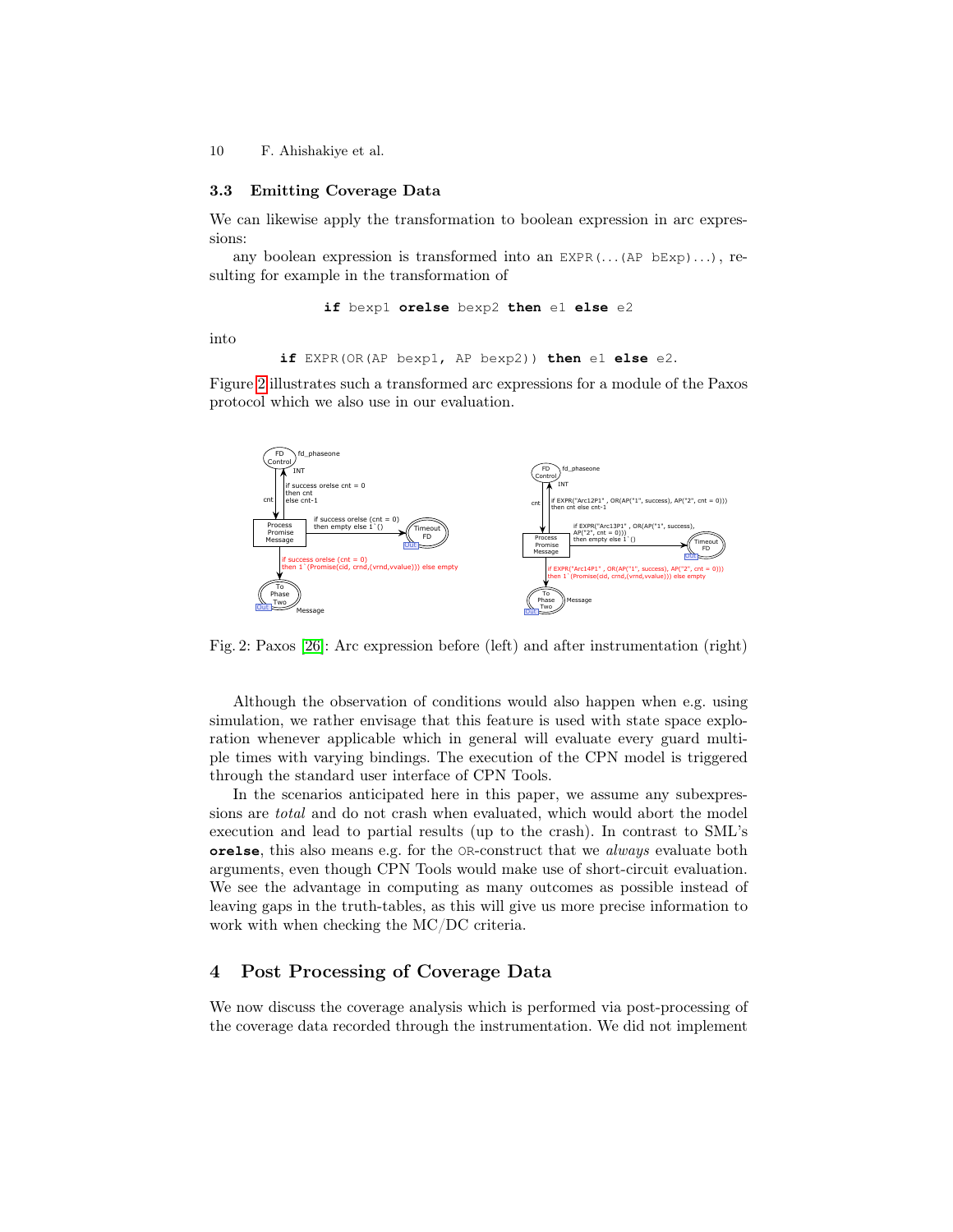the MC/DC coverage analysis in SML directly. Rather, we feed individual observations about decision outcomes and their constituent conditions into a Python tool that computes the coverage results. This allows us to reuse the backend in other situations, without being SML or CPN specific.

## 4.1 Coverage Analysis

The general format from the instrumentation step is a sequence of colon-delimited rows, where each triple in a row captures a single decision with the truth values of all conditions in a fixed order and the outcome. As an example, see Script 4.1. The name (stemming from the first argument to an EXPR above) is configurable and should be unique in the model; we recommend to derive the name from the element (guard or arc) the expression is attached to. This makes it easy to later trace coverage results for this name back to the element in the model, and for the user to navigate to the sub-module containing the element should they desire to do so.

| Script 4.1: Log decisions | Script 4.2: Decisions evaluation table     |                                 |  |  |  |  |  |
|---------------------------|--------------------------------------------|---------------------------------|--|--|--|--|--|
|                           |                                            |                                 |  |  |  |  |  |
|                           | Returna19                                  |                                 |  |  |  |  |  |
| a3:01:0                   | 0001                                       | 0                               |  |  |  |  |  |
| t42:01110:0               | 0010                                       | $\Omega$                        |  |  |  |  |  |
| t42:01011:1               | 0101                                       | $\mathbf{0}$                    |  |  |  |  |  |
|                           | 0110                                       | $\circ$                         |  |  |  |  |  |
|                           | 1001                                       | $\mathbf{1}$                    |  |  |  |  |  |
|                           | 1101                                       | 1                               |  |  |  |  |  |
|                           | 1110                                       | 1                               |  |  |  |  |  |
|                           |                                            |                                 |  |  |  |  |  |
|                           | MCDC covered? False                        |                                 |  |  |  |  |  |
|                           | $R{1:}$ (0001, 1001), (0101, 1101), (0110, |                                 |  |  |  |  |  |
|                           |                                            | $1110)$ ], 2: [], 3: [], 4: []} |  |  |  |  |  |

Script 4.1 shows that the decision "t42" was triggered twice, possibly on a guard which did not enable the transition (result column indicating false), after which the exploration choose different transition bindings which resulted in a changed outcome to the 3rd and 5th condition in this decision and an overall outcome of true.

We chose to print the binary representation instead of, e.g., a slightly shorter integer value to facilitate casual reading of the trace. Also, this allows us to enforce the correct number of bits that we expect per observation, corresponding to the number of conditions in the decision, which mitigates against instrumentationor naming-mistakes.

Our Python tool parses the log file and calculates coverage information. It prints the percentage of decisions that are MC/DC and branch covered in textual mode and in GNU Plot syntax (see Figures [4](#page-15-1) later). The output contains individual reports in the form of the truth tables for each decision, which summarizes the conditions that are fired during the execution of the CPN model,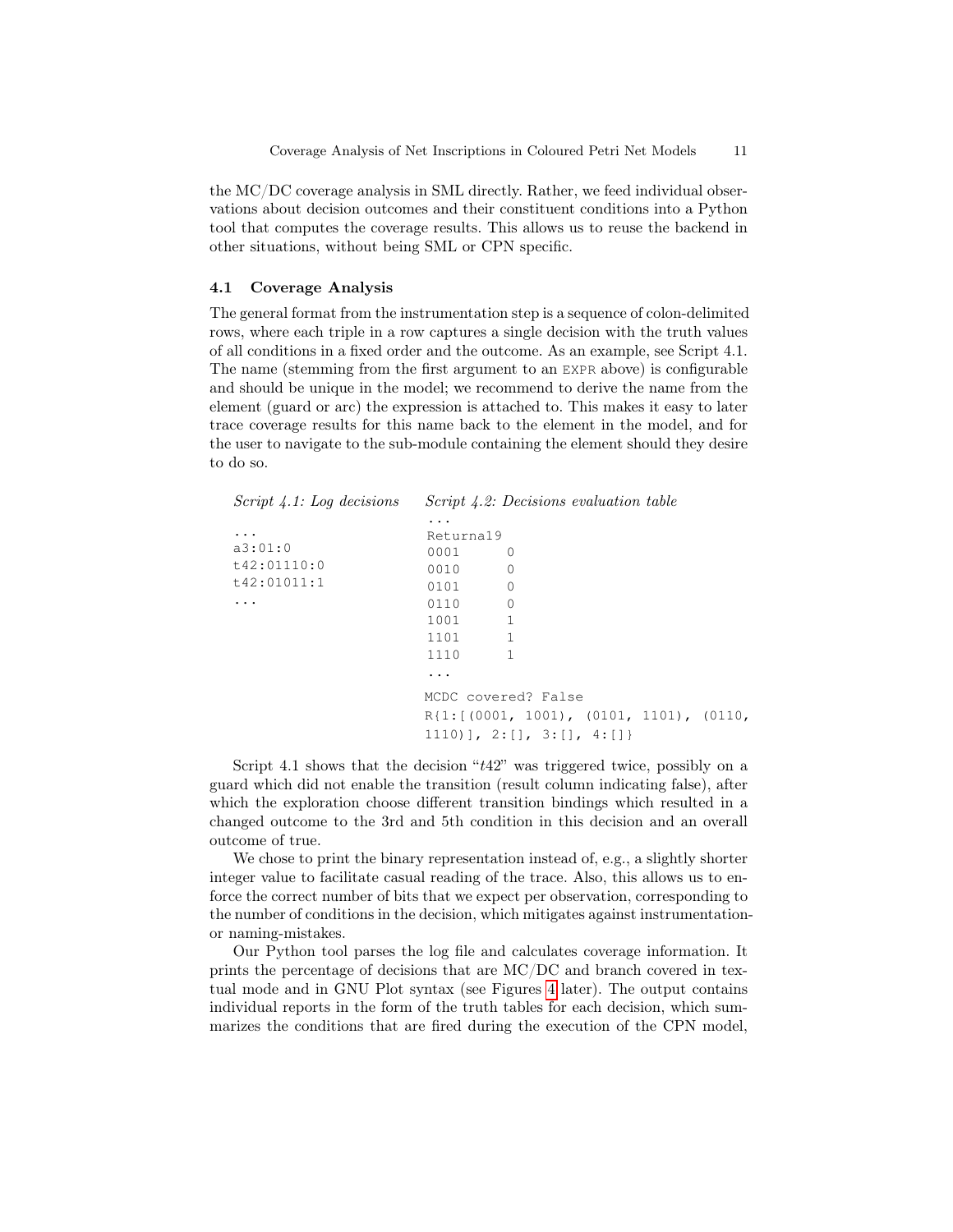and sets of pairs of test cases per condition that show the independence effect of that condition.

In the case that the decision is not MC/DC covered, the information provided by the Python script helps to infer the remaining valuations of the truth tables that should be evaluated in order to fulfill this criteria. In the example in Script 4.2, the first condition (left-most column in the table) has multiple complementary entries where the expression only varies in one bit (e.g., rows 0001 and 1001) and the output changes (0 to 1). The R set shows three such pairs for condition 1, but no complementary entries at all are found in the truth table for conditions 2, 3 and 4, and hence indicated as empty sets [] by Python. This information can then be used by developers to drill down into parts of their model, e.g. through simulation, that have not been covered adequately yet.

#### 4.2 Combining Coverage Data from Multiple Runs

Coverage- or testing frameworks rely on their correct use by the operator, only a sub-class of tools such as fuzzers are completely automated. Our library is "dragand-drop" in the sense that the user only imports it, and invokes the central mcdcgen() function, in line with how state space exploration works in CPN Tools. This function only explores the state space for the current configuration as determined by the initial markings. Compared to regular testing of software, this corresponds to providing a single input to the system under test.

It is straightforward to capture executions of multiple runs: our API supports passing initialisation functions that reconfigure the net between subsequent runs. However, as there is no standardised way of configuring alternative initial markings or configurations in CPN Tools, the user has to actively make use of this API. In the default configuration, only the immediate net given in the model is evaluated.

### Listing 1.4: MC/DC tool invocation

<span id="page-11-0"></span>**use** (cpnmcdclibpath^"config/simrun.sml");

```
(* Invocation with default settings (no timeout) *)
mcdcgen("path/to/mqtt.log");
```
 $(*$  Invocation without timeout; base model + 2 configurations  $*)$ **mcdcgenConfig**(0, applyConfig,[co1,co2],"path/to/mqtt3.log");

As an example, we show in Listing [1.4](#page-11-0) how we make use of this feature in the MQTT-model, where alternative configurations were easily discoverable for us: the signature of MC/DC-generation with a simple test-driver is

mcdcgenConfig =  $fn : int *('a \rightarrow' b) *' a list * string \rightarrow unit,$ 

where the first argument is a timeout for the state space exploration, the second is a function with side-effects that manipulates the global configurations that are commonly used in CPN Tools to parameterise models, the next argument is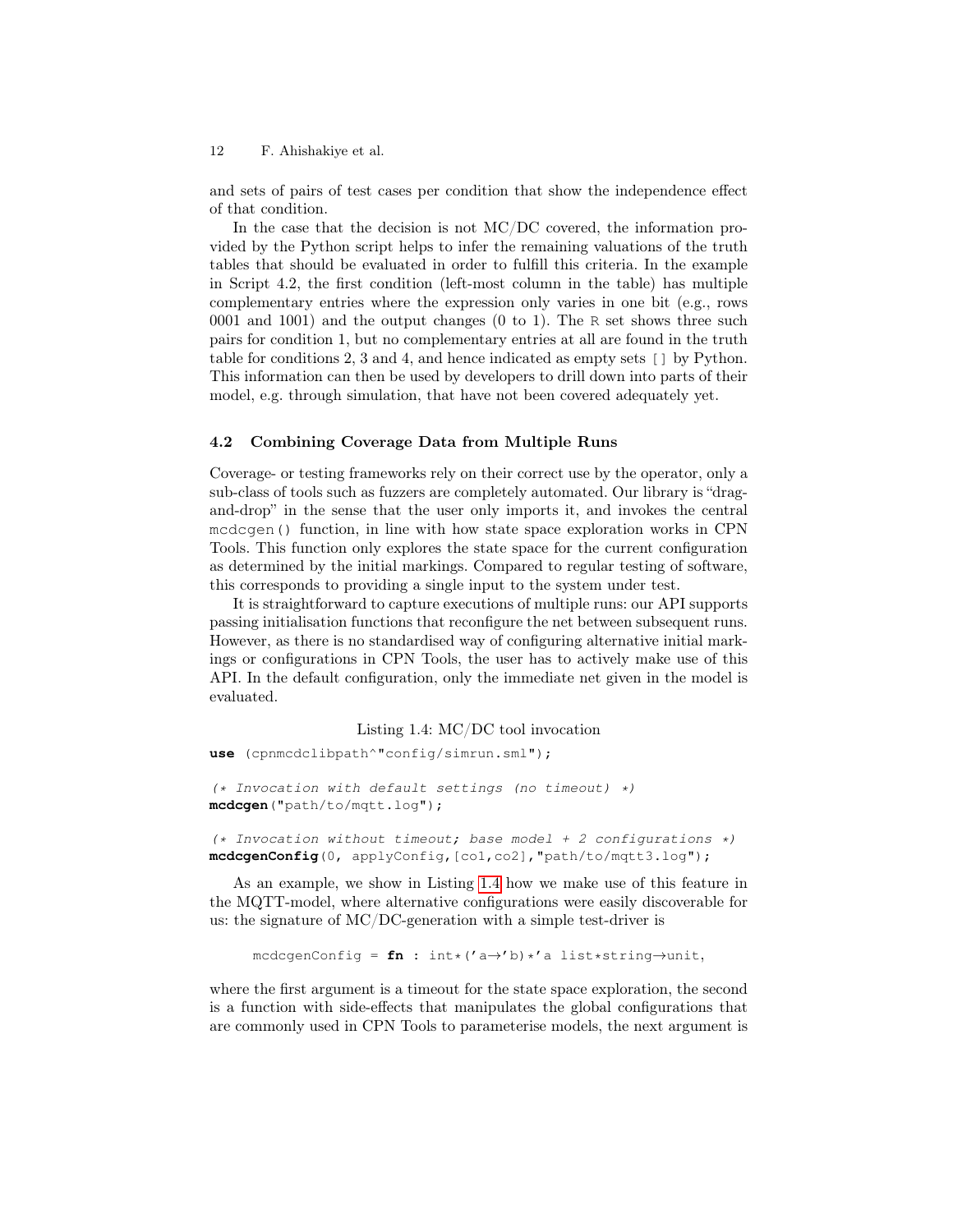a list of different configurations, followed by the filename for writing results to. This function will always first evaluate the initial model configuration, and then have additional runs for every configuration. Internally, it calls into CPN Tools' CalculateOccGraph() function for the actual state space exploration.

Hence the first mcdcgen-invocation in Listing [1.4](#page-11-0) will execute a full state space exploration without timeout, whereas the second invocation would produce three subsequent runs logged into the same file, again without a default timeout. The test-driver can easily be adapted to different scenarios or different ways of reconfiguring a model. Alternatively, traces can also be produced in separate files that are then simply concatenated for the coverage analysis.

## <span id="page-12-0"></span>5 Evaluation on Example Models

In this section, we provide experimental results from an evaluation of our approach to model coverage for CPNs. We present the results of examining four non-trivial models from the literature that are freely available as part of scientific publications: a model of the Paxos distributed-consensus algorithm [\[26\]](#page-19-6), a model of the MQTT publish-subscribe protocol [\[19\]](#page-19-5), a model for distributed constraint satisfaction problem (DisCSP) algorithms [\[15\]](#page-19-7), and a complex model of the runtime environment of an actor-based model [\[5\]](#page-18-9) (CPNABS). All models come with initial markings that allow state space generation, in the case of MQTT and DisCSP finite, and infinite—and hence possibly partial—in the case of Paxos and CPNABS.

## 5.1 Experimental Setup

Figure [3](#page-13-0) gives an overview of our experimental setup. Initially, we have the original CPN model under test. The first step is to instrument the model by transforming each guard and arc expression into a form that as a side-effect prints how conditions were evaluated and the overall outcome of the decision (cf. Section [3\)](#page-5-0). In the second step, we run the state space exploration (SSE) on the instrumented model and then reconfigure the configuration (initial marking). As the side effect of SSE, we run the MC/DC generation which gives as output a log file containing the information of evaluations of conditions in arcs expressions and guards and the decision outcome. The final step is to run the MC/DC analyser which is a post-processing tool that determines whether each decision is MC/DCcovered or not. The MC/DC analyser is implemented as a Python script that checks the independence effect of each condition on the decision outcome based on the input log file and outputs the MC/DC coverage results. In addition, it reports the branch coverage (BC), by checking if each of the possible branches in each decision has been taken at least once.

## 5.2 Experimental Results

Table [2](#page-13-1) presents the experimental results for the four example models [\[5,](#page-18-9)[19,](#page-19-5)[26,](#page-19-6)[15\]](#page-19-7). The CPN model under test contains Boolean expressions in arcs and guards, and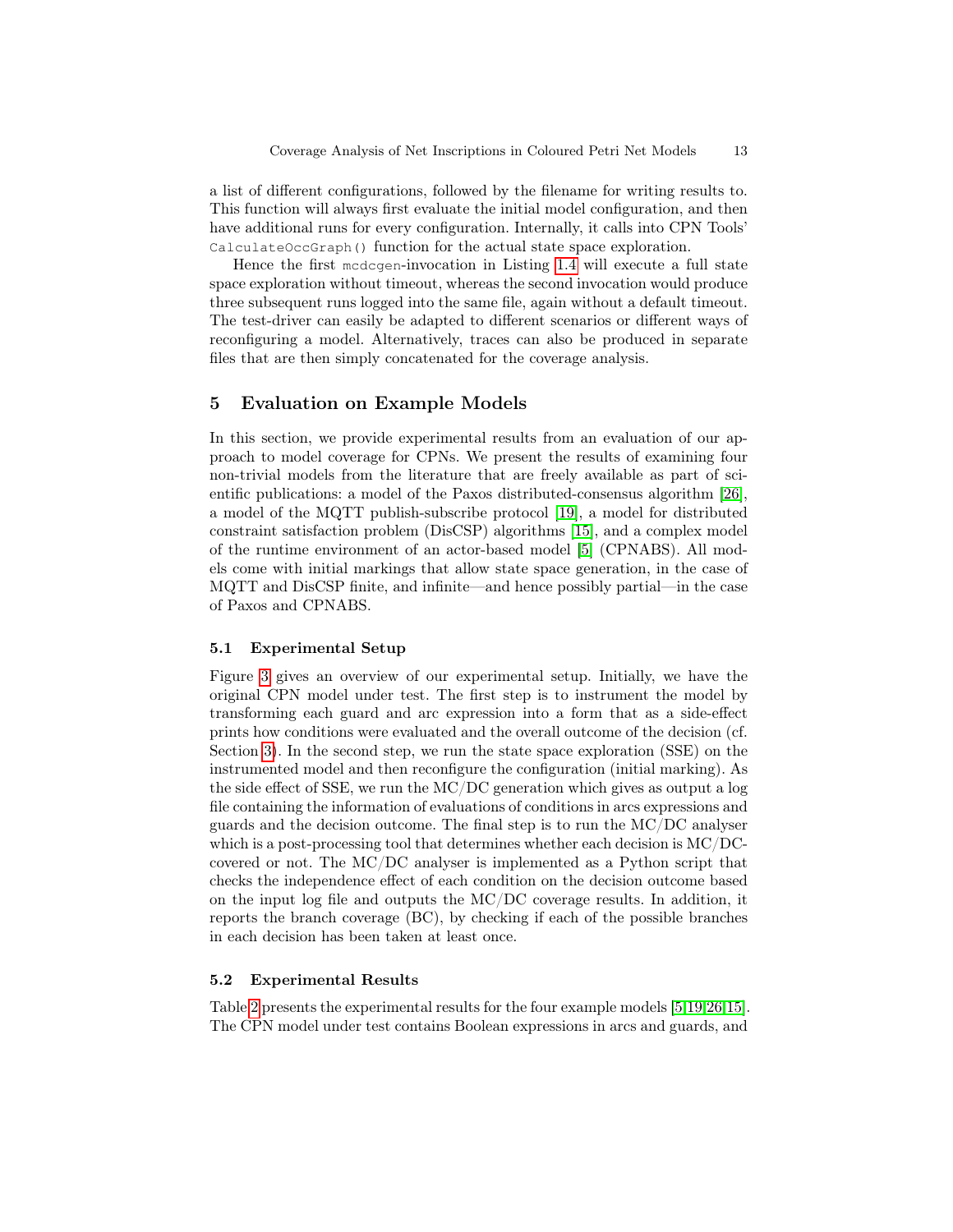<span id="page-13-0"></span>

Fig. 3: Experimental setup

the total number of expressions (both guard and arc expressions) is denoted by m. For each model, we consider the number of executed decisions (second column) in arcs and guards. Column *Model decisions*  $(m)$  refers to the number of decisions that have been instrumented in the model. The number of decisions observed in the model and in the log-file may deviate in case some of decisions are never executed in which case they will not appear in the log file. We indicate in brackets if during our exploration we did not visit, and hence log, each decision at least once; in the case of DisCSP, there are two guards decisions which never executed. Since the main concern of  $MC/DC$  is the independence effect of the individual conditions on the decision outcome, non-trivial decisions, i.e., decisions with more than one condition are the interesting once. In fact, if a decision has only one condition, it is not possible to differentiate MC/DC from DC. The column Non-trivial decisions gives the number of the decisions (out of  $m$ ) that have at least two conditions in the model.

<span id="page-13-1"></span>

| <b>CPN</b><br>Model | Executed<br>decisions | Model<br>decisions $(m)$ | Non-trivial<br>decisions | MC/DC<br>$(\%)$ | BC<br>$(\% )$ | State<br>space |
|---------------------|-----------------------|--------------------------|--------------------------|-----------------|---------------|----------------|
| Paxos               | 2,281,466             | 27                       | 11                       | 37.03           | 40.74         | infinite       |
| <b>MQTT</b>         | 3.870                 | 18                       | 14                       | 11.11           | 22.22         | finite         |
| <b>CPNABS</b>       | 3,716,896             | 32                       | 13                       | 59.37           | 84.37         | infinite       |
| DisCSP              | 233,819               | 12(10)                   | 5                        | 45.45           | 45.45         | finite         |

Table 2: MC/DC coverage results for example CPN models

Some of the models under test, for instance the MQTT-protocol, have alternative configurations contained in the model which can yield different coverage results with respect to which set of other global parameters. We record both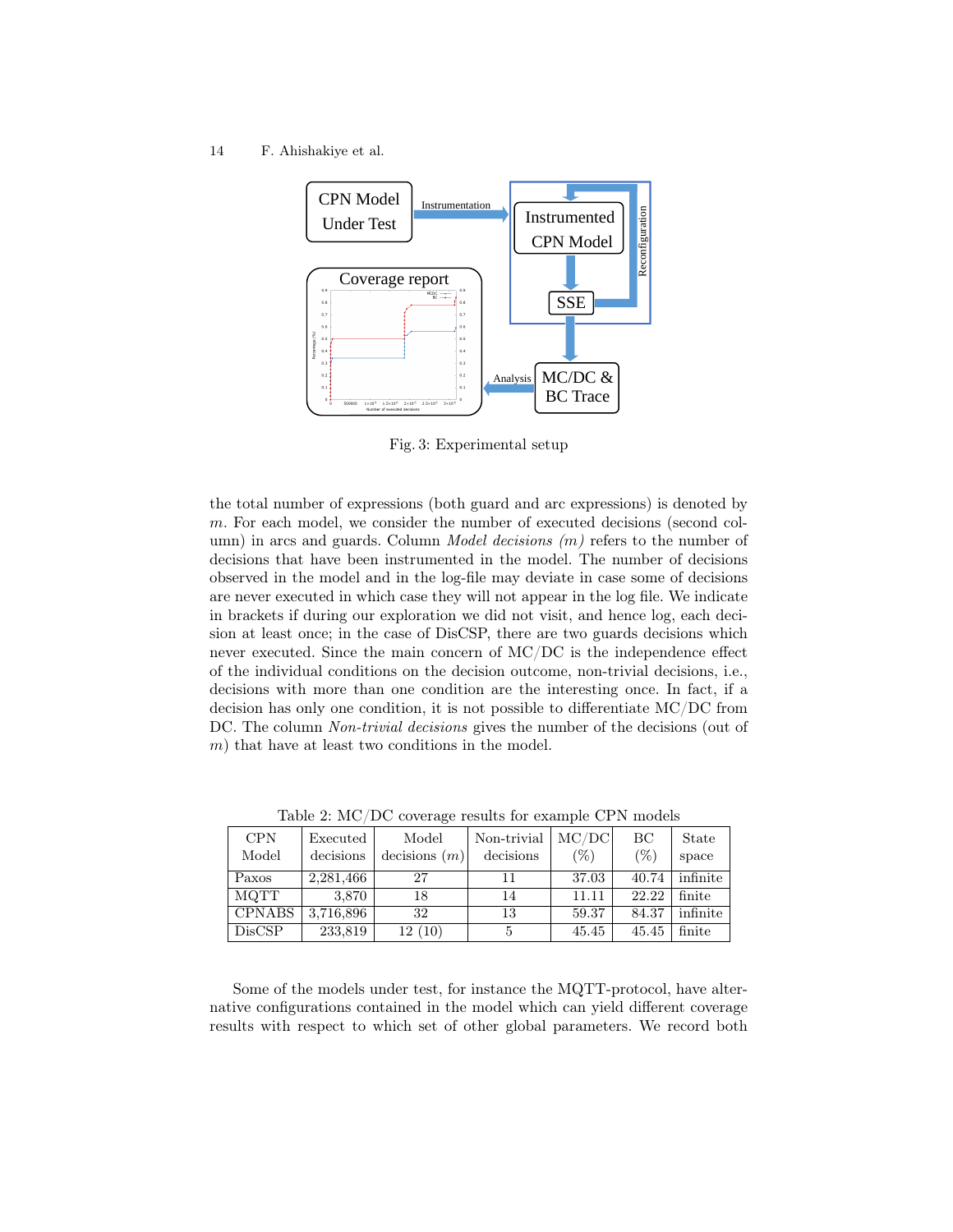MC/DC and BC as the ratio of covered decisions over the total number of decisions.

For the models with an infinite state space (the CPNABS and Paxos models), we aborted the state space exploration after two days at which point the number of arcs and guards expression executed no longer seemed to increase the coverage metrics.

## 5.3 Discussion of Results

MC/DC is covered if all the conditions in the decision are tested once true and once false with the independence effect on the outcome. BC is covered if all the branches are taken at least once. This makes MC/DC a stronger coverage criterion compared to BC. Figure [4](#page-15-1) shows the graphical representation of our resulting coverage metrics as the percentage of covered decision with respect to the number of executed decisions in guard and arcs for both MC/DC and BC. The plots show that the covered decisions increase as the model (and hence the decisions) are being executed. Note that the x-axis does not directly represent execution time of the model: the state space explorer already prunes states that have been already visited (which takes time), and hence as the state space exploration progress the number of expressions evaluated per time unit will decrease. For all the models, BC is higher compared to MC/DC, which complies with their definitions and criteria. In case the expression was executed with the same outcome, the coverage results do not increase, since those test cases have already been explored. For the DisCSP algorithms, we tested one of the presented models, DisCSP weak-commitment search (WCS), since it is considered as the prime algorithm. Two factors affect the coverage percentage results presented for these models:

- 1. The tested models had no clear test suites, they might be lacking test cases to cover the remaining conditions. Depending on the purpose of each model, some of the test cases may not be relevant for the model or the model may not even have been intended for testing. This could be solved by guiding the SSE for test cases generation for the uncovered decision (see discussion of future work).
- 2. The models might be erroneous in the sense that some parts (conditions) in the model are never or only partially executed. For example in the DisCSP model, there are two decisions which never appear in the logs, because they were never executed, and we cannot tell if this was intentionally or not.

A main results of our analysis of the example models is, however, that none of the models (including those for which the state space could be explored) have full MC/DC coverage. This confirms our hypothesis that code coverage of net inscriptions of CPN models adds value to the analysis. A full state space exploration represents the current limit of capabilities that CPN Tools has to exercise (test) a CPN model. Our results shows that even in presence of full state space exploration, we may still find expressions that are not MC/DC covered.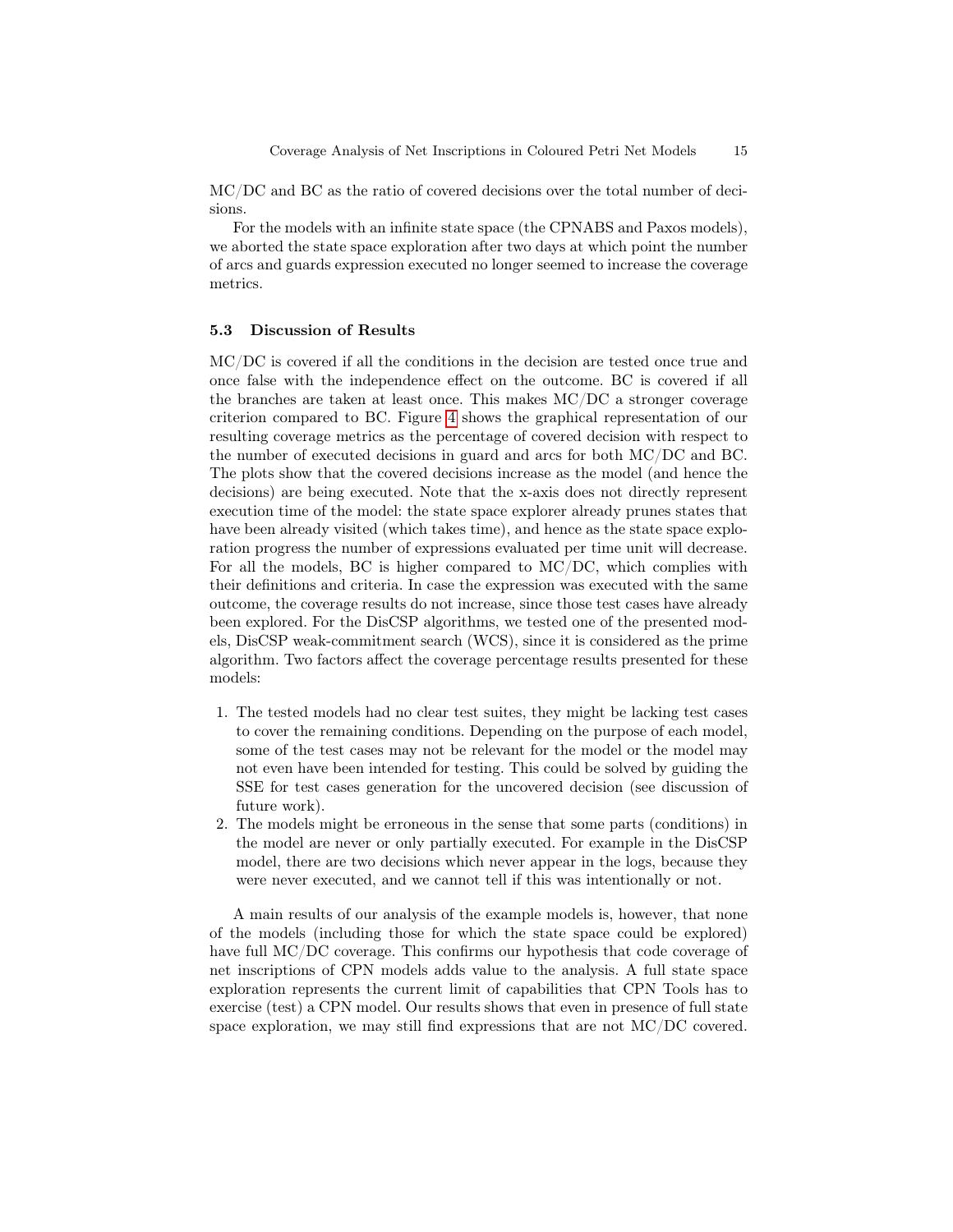From the perspective of the present paper, it confirms the relevance and added value of performing coverage analysis net inscriptions of CPN models. A natural next step in a model development process would be to revisit the decisions that are not MC/DC covered and understand the underlying reason. Since the scope of this paper is limited to the coverage analysis, test cases case generation and fault finding in these models will be addressed in future work.

<span id="page-15-1"></span>

Fig. 4: MC/DC and BC coverage versus number of executed decisions

# <span id="page-15-0"></span>6 Related Work

Coverage analysis has attracted attention in both academic and industrial research, especially the MC/DC criterion is highly recommended and commonly used in safety critical systems, including as avionic systems [\[17\]](#page-19-1). However, there is a limited number of research addressing model-based coverage analysis. Ghosh [\[22\]](#page-19-8) expresses test adequacy criteria in terms of model coverage and explicitly lists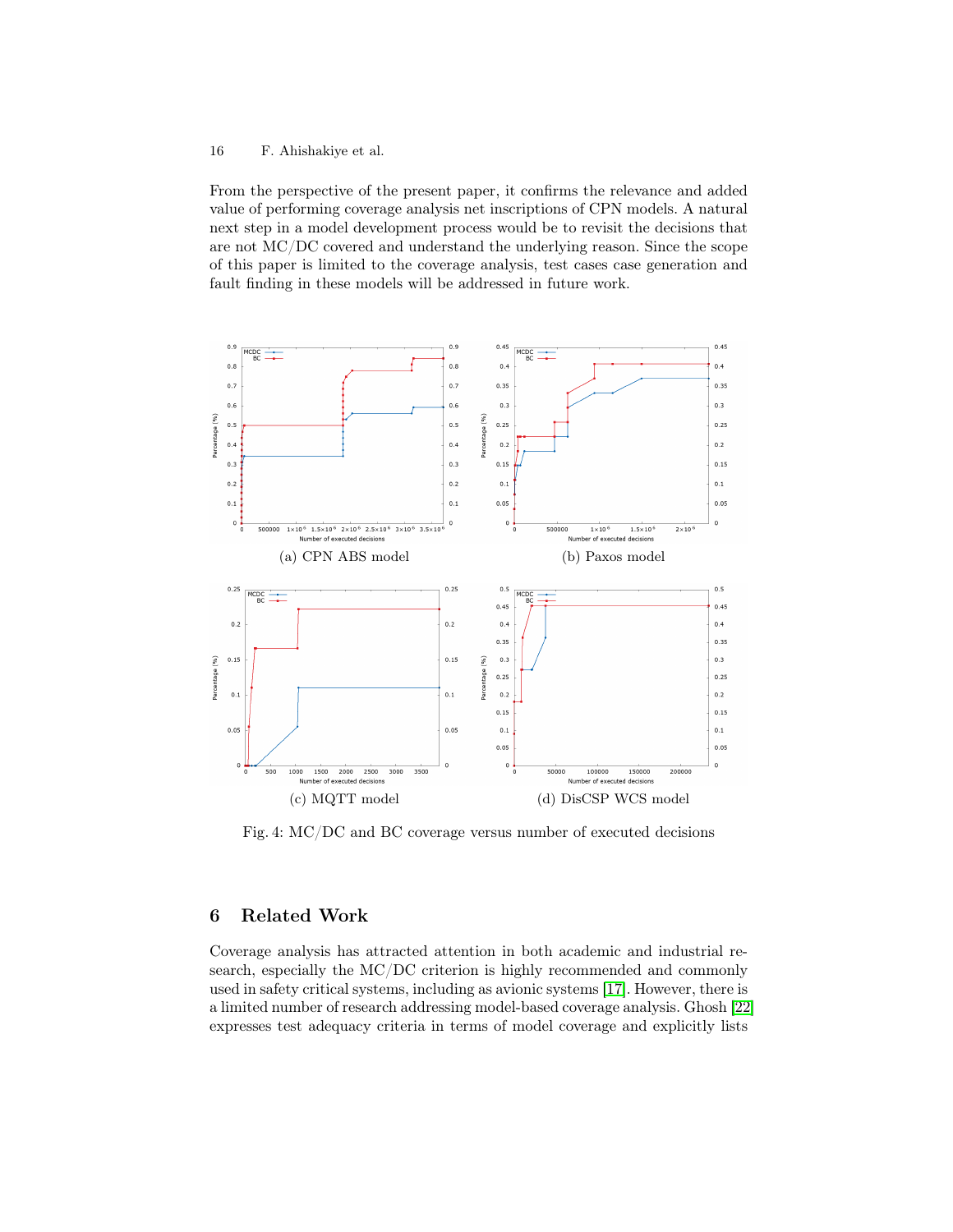condition coverage and full predicate coverage criterion for OCL predicates on UML interaction diagrams, which are semantically related to CPNs in that they express (possible) interactions. Test cases were not automatically generated. In [\[28](#page-19-9)[,27\]](#page-19-10), the authors present an automated test generation technique, MISTA (Model-based Integration and System Test Automation) for integrated functional and security testing of software systems using high-level Petri nets as finite state test models.

Chilenski [\[10\]](#page-18-6), investigated three forms of MC/DC including Unique-Cause (UC) MC/DC, Unique-Cause  $+$  Masking MC/DC, and Masking MC/DC. Moreover, other forms of MC/DC has been discussed in [\[16\]](#page-19-11), where a systematic literature review on MC/DC was conducted. More than 70 papers were reviewed and 54 of them discussed MC/DC definitions and the remaining are only focusing on the use of MC/DC in fault detection. We presented in [\[1\]](#page-18-10), a tool that measures MC/DC based on traces of C programs without instrumentation. However, there is a limited number of studies on model coverage analysis based on MC/DC, and to the best of our knowledge, none has been conducted on MC/DC analysis of CPNs models.

Simulink [\[13,](#page-18-11)[20\]](#page-19-12) supports recording and visualising various coverage criteria including MC/DC from simulations via the Simulink Design Verifier. It also has two options for creating test cases to account for the missing coverage in the design: either creating the test cases manually, or generating them automatically using the Simulink Design Verifier. Heimdahl and George [\[7\]](#page-18-12) performed an experiment using an example of a Flight Guidance System (FGS) mode-logic model to generate and reduce a test-suite reduction for a variety of structural coverage criteria focusing on effects on test quality and implications for testing. However, their findings had obvious threats to the external validity that prevents them from generalising their observations. Test coverage criteria for autonomous mobile systems based on CPNs was presented by Lill et al. in [\[14\]](#page-18-13). Their model-based testing approach is based on the use of CPNs to provide a compact and scalable representation of behavioural multiplicity to be covered by an appropriate selection of representative test scenarios fulfilling net-based coverage criteria. Simão et al. [\[21\]](#page-19-13) provide definitions of structural coverage criteria family for CPNs, named CPN Coverage Criteria Family. These coverage criteria are based on checking if all-markings, all-transitions, all-bindings, and all-paths are tested at least once. Our work is different from the above presented work in that we are analysing the coverage of net inscriptions (conditionals in SML decisions) in CPN models based on structure coverage criteria defined by certification standards, such as DO-178C [\[18\]](#page-19-2).

## <span id="page-16-0"></span>7 Summary and Outlook

We have presented a new approach and a supporting software tool to measure MC/DC and branch coverage (BC) of SML decisions in CPN models. There are three main contribution of this paper: 1) We provide a library and annotation mechanism that intercepts evaluation of Boolean conditions in guards and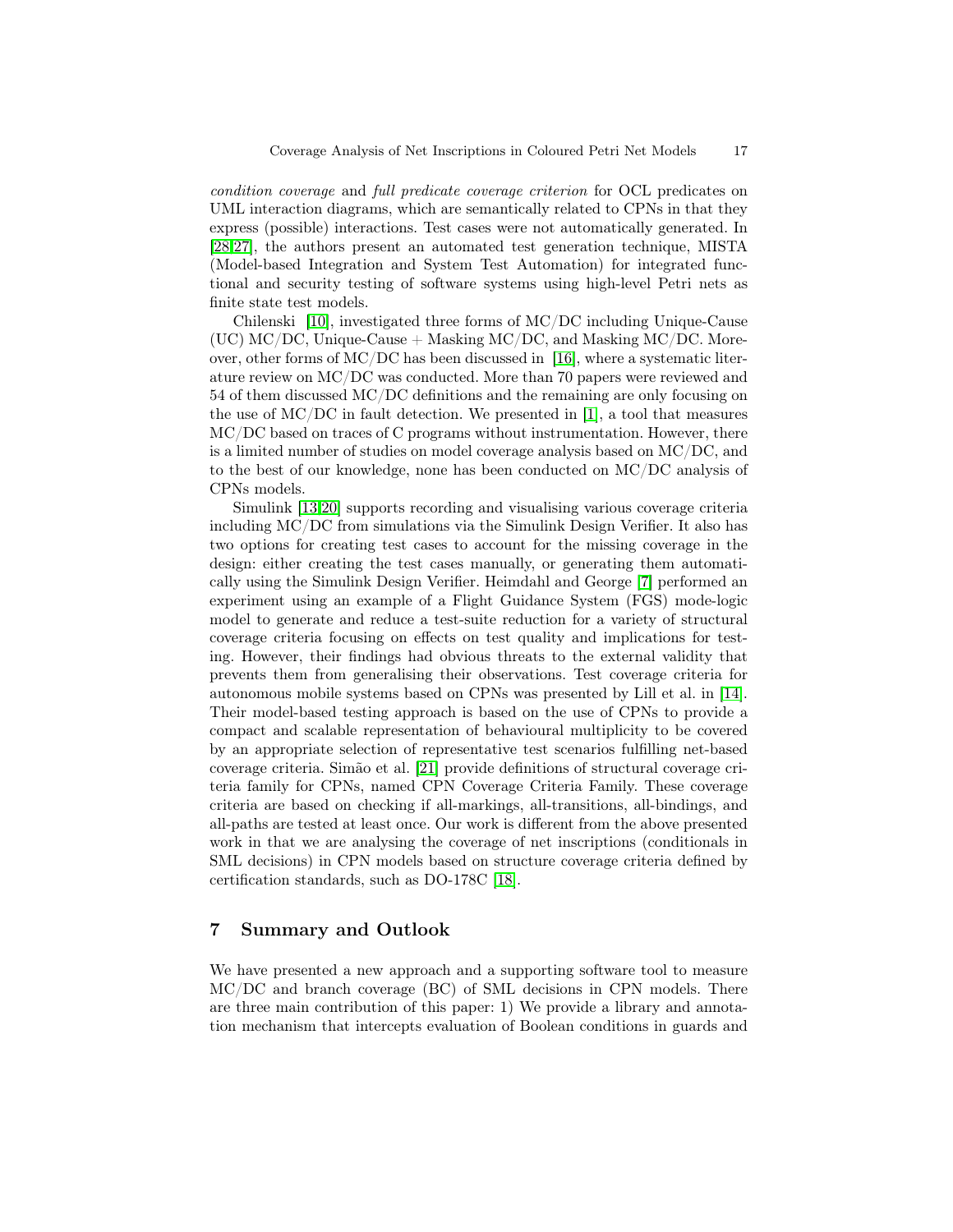arcs in SML decisions in CPN models, and record how they were evaluated; 2) we present a post-processing tool that computes the conditions truth assignment and checks whether or not particular decisions are MC/DC-covered in the considered executions of the model; 3) we collect coverage data from publicly available CPN models and report whether they are MC/DC and BC covered.

Our experimental results show that, our library and post-processing tool can find how conditions were evaluated in all the net inscriptions in CPN models and measure MC/DC and BC. Results reveal that the MC/DC coverage percentage is quiet low for all the four CPN models tested. This is interesting because it indicates that developers may have had different goals when they designed model, and that the model only reflects a single starting configuration. We can compare this with the coverage of regular software: running a program will yield some coverage data, yet most programs will have to be run with many different inputs to achieve adequate coverage.

To the best of our knowledge, this is the first work on coverage analysis of CPN models based on BC and MC/DC criteria. This work highlighted that coverage analysis is interesting and useful for CPN models, not only in the context of showing the covered guard and arcs SML decisions, but also the effect of conditionals in SML decisions on the model outcome and related potential problems.

## Outlook

Our general approach to coverage analysis presents several directions forward which would help developers get a better understanding of their models: firstly, while generating the full state space is certainly the preferred approach, this is not feasible if the state space is inherently infinite or too large. Simulation of particular executions could then be guided by results from the coverage and try to achieve higher coverage in parts of the model that have not been explored yet. However, while selecting particular transitions to follow in a simulation is straight-forward, manipulating the data space for bindings used in guards is a much harder problem and closely related to test case generation (recall the CPNs also rely on suitable initial states, which are currently given by developers). Making use of feedback between the state of the simulation and the state of the coverage would, however, require much tighter integration of the tools. A related direction is to consider visualising coverage information in the graphical user interface: CPN Tools already supports a broad palette of visual options that could be used, e.g., to indicate successful coverage of guards through colour, or the frequency that transitions have been taken through their thickness [\[25\]](#page-19-14).

As for the measured coverage results, it would be interesting to discuss with the original developers of the models if the coverage is within their expectations. While on the one hand low coverage could indicate design flaws, on the other hand our testing may not have exercised the same state space as the original developers did: they may have used their model in various configurations, whereof the state of the git repository just represents a snapshot, or we did not discover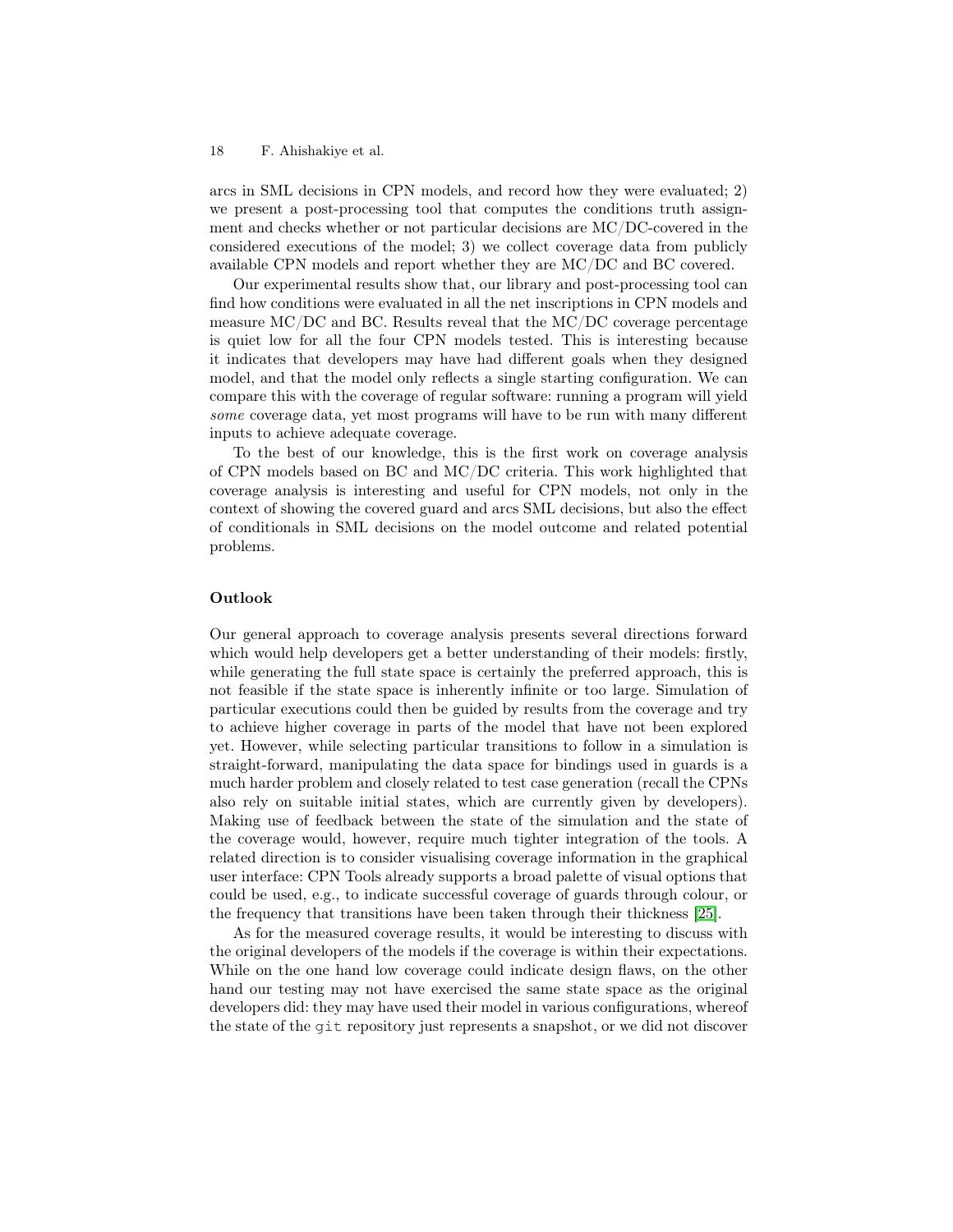all possible configurations in the model. In the future, we may also try to generate test-cases specifically with the aim to increase coverage.

# References

- <span id="page-18-10"></span>1. Ahishakiye, F., Jakšić, S., Stolz, V., Lange, F.D., Schmitz, M., Thoma, D.: Nonintrusive MC/DC measurement based on traces. In: Proc. of Interl. Symp. on Theoretical Aspects of Software Engineering (TASE). pp. 86–92. IEEE, Guilin, China (2019)
- <span id="page-18-3"></span>2. Beaudouin-Lafon, M., Mackay, W.E., Jensen, M., Andersen, P., Janecek, P., Lassen, M., Lund, K., Mortensen, K., Munck, S., Ratzer, A., Ravn, K., Christensen, S., Jensen, K.: CPN/Tools: A Tool for Editing and Simulating Coloured Petri Nets ETAPS Tool Demonstration Related to TACAS. In: Proc. of Tools and Algorithms for the Construction and Analysis of Systems. pp. 574–577. Springer, Berlin, Heidelberg (2001)
- <span id="page-18-8"></span>3. Certification Authorities Software Team (CAST): Rationale for Accepting Masking MC/DC in Certification Projects. Tech. rep., Position Paper CAST-6 (2001), [https://www.faa.gov/aircraft/air\\_cert/design\\_approvals/](https://www.faa.gov/aircraft/air_cert/design_approvals/air_software/cast/cast_papers/media/cast-6.pdf) [air\\_software/cast/cast\\_papers/media/cast-6.pdf](https://www.faa.gov/aircraft/air_cert/design_approvals/air_software/cast/cast_papers/media/cast-6.pdf)
- <span id="page-18-5"></span>4. Cornett, S.: Code Coverage Analysis (1996-2014), available at [https://www.](https://www.bullseye.com/coverage.html) [bullseye.com/coverage.html](https://www.bullseye.com/coverage.html), Accessed 13 March 2020
- <span id="page-18-9"></span>5. Gkolfi, A., Din, C.C., Johnsen, E.B., Kristensen, L.M., Steffen, M., Yu, I.C.: Translating active objects into colored Petri nets for communication analysis. Science of Computer Programming 181, 1–26 (2019)
- <span id="page-18-7"></span>6. Heimdahl, M.P.E., Whalen, M.W., Rajan, A., Staats, M.: On MC/DC and implementation structure: An empirical study. In: Proc. of IEEE/AIAA 27th Digital Avionics Systems Conference. pp. 5.B.3–1–5.B.3–13 (2008)
- <span id="page-18-12"></span>7. Heimdahl, M.P.E., George, D.: Test-Suite Reduction for Model Based Tests: Effects on Test Quality and Implications for Testing. In: Proc. of the 19th IEEE International Conference on Automated Software Engineering. p. 176–185. ASE '04, IEEE Computer Society, USA (2004)
- <span id="page-18-2"></span>8. Jensen, K., Christensen, S., Kristensen, L.M., Michael, W.: CPN Tools (2010), <http://cpntools.org/>
- <span id="page-18-1"></span>9. Jensen, K., Kristensen, L.M.: Colored Petri Nets: A graphical language for formal modeling and validation of concurrent systems. Commun. ACM 58, 61–70 (2015)
- <span id="page-18-6"></span>10. John J., C.: An investigation of three forms of the modified condition decision coverage (MC/DC) criterion. Tech. rep., Office of Aviation Research (2001), <https://apps.dtic.mil/dtic/tr/fulltext/u2/a392004.pdf>
- <span id="page-18-4"></span>11. John J., C., Steven P., M.: Applicability of Modified Condition/Decision Coverage to software testing. Software Engineering Journal 9(5), 193–200 (1994)
- <span id="page-18-0"></span>12. Kelly J., H., Dan S., V., John J., C., Leanna K., R.: A Practical Tutorial on Modified Condition/Decision Coverage. Tech. Rep. NASA/TM-2001-210876, NASA Langley Server (2001), <https://dl.acm.org/doi/book/10.5555/886632>
- <span id="page-18-11"></span>13. Kumar, U., Vasi, N.: Validating Design Requirements Using Model Coverage, [https://se.mathworks.com/company/newsletters/articles/](https://se.mathworks.com/company/newsletters/articles/validating-design-requirements-using-model-coverage.html) [validating-design-requirements-using-model-coverage.html](https://se.mathworks.com/company/newsletters/articles/validating-design-requirements-using-model-coverage.html), accessed 06 March 2020
- <span id="page-18-13"></span>14. Lill, R., Saglietti, F.: Test coverage criteria for autonomous mobile systems based on Coloured Petri Nets. In: Proc. of 9th FORMS/FORMAT 2012 - Symp. on